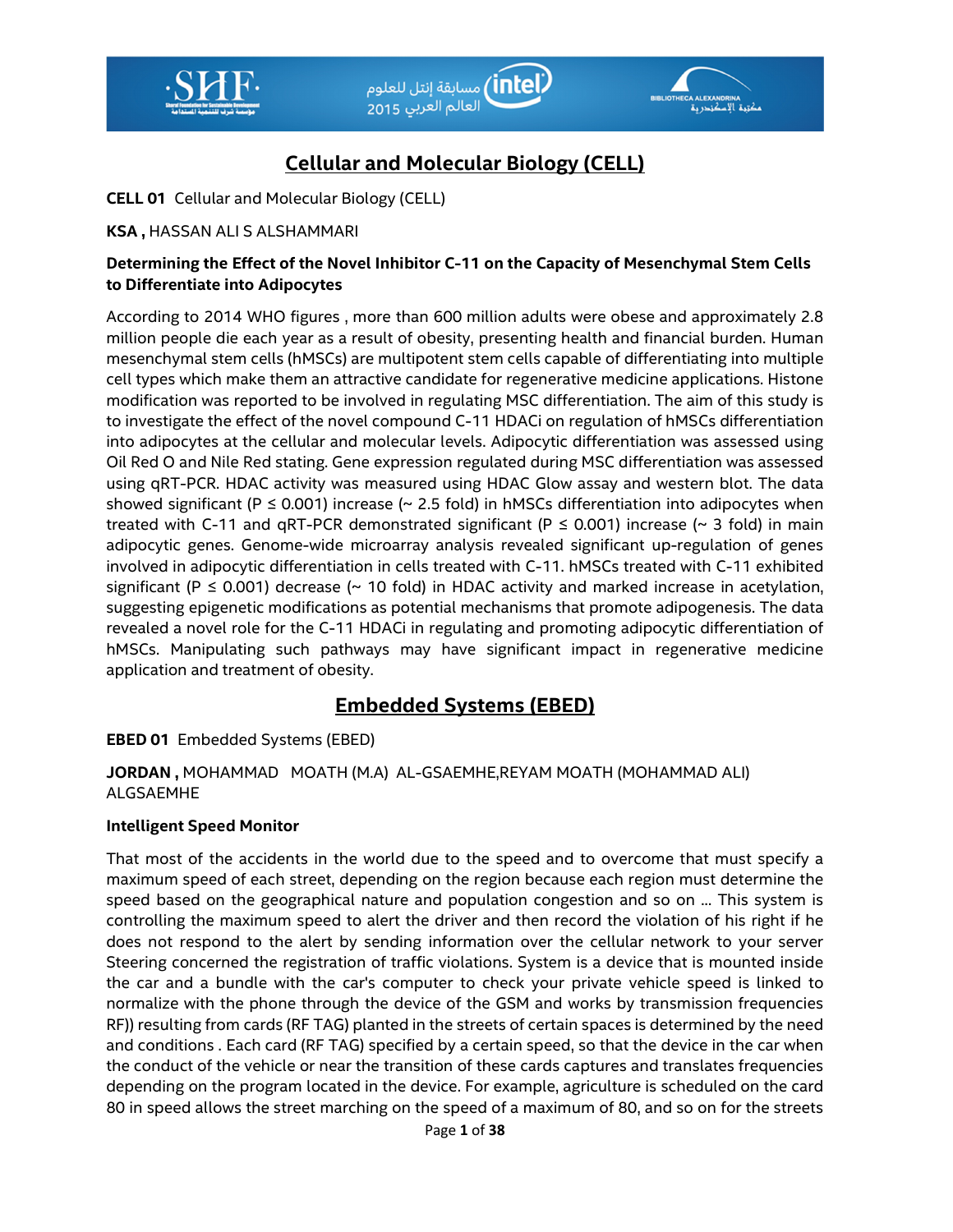

ر <mark>intel)</mark> مسابقة إنتل للعلوم<br>العالم العربي <sub>2015</sub>



and other areas. And this speed is programmable and translated as a voice of warning more than once and then offense if the driver exceeded the maximum permitted speed. When exceeding the speed of the vehicle to the specific lighting Green is the color of the vehicle and alert the driver is acoustically to exceed the limit to the speed of the vehicle for this region, and asked ease and speed this is called the first alarm sound the alarm. But the vehicle that exceeded the speed limit increase of 10 device will be running red light alarm clock and voice alarm (You've exceeded the maximum speed was recorded violation of your right.

**--** 

**EBED 02** Embedded Systems (EBED)

**JORDAN ,** NOOR MOHAMMAD ZAKI KHASAWNEH

#### **Automatic lock system**

Due to the increment in the incidence of car accidents that result from inattention during getting in and out the car, and the losses that result from them ; I decided to have a role in decreasing these losses by creating the "Automatic lock system". The principle of this system depends on calculating the distance between the parked car and the car that is coming from behind by an ultra-sound waves sensor that sends the waves backward ,after their reflection the velocity of the coming car and the time needed to reach the parked car are calculated. Then according to the time ,a decision will be made to allow or not allow getting out the car by giving an order to the centre lock to be locked for limited period of time which is enough for the coming car to pass the parked car.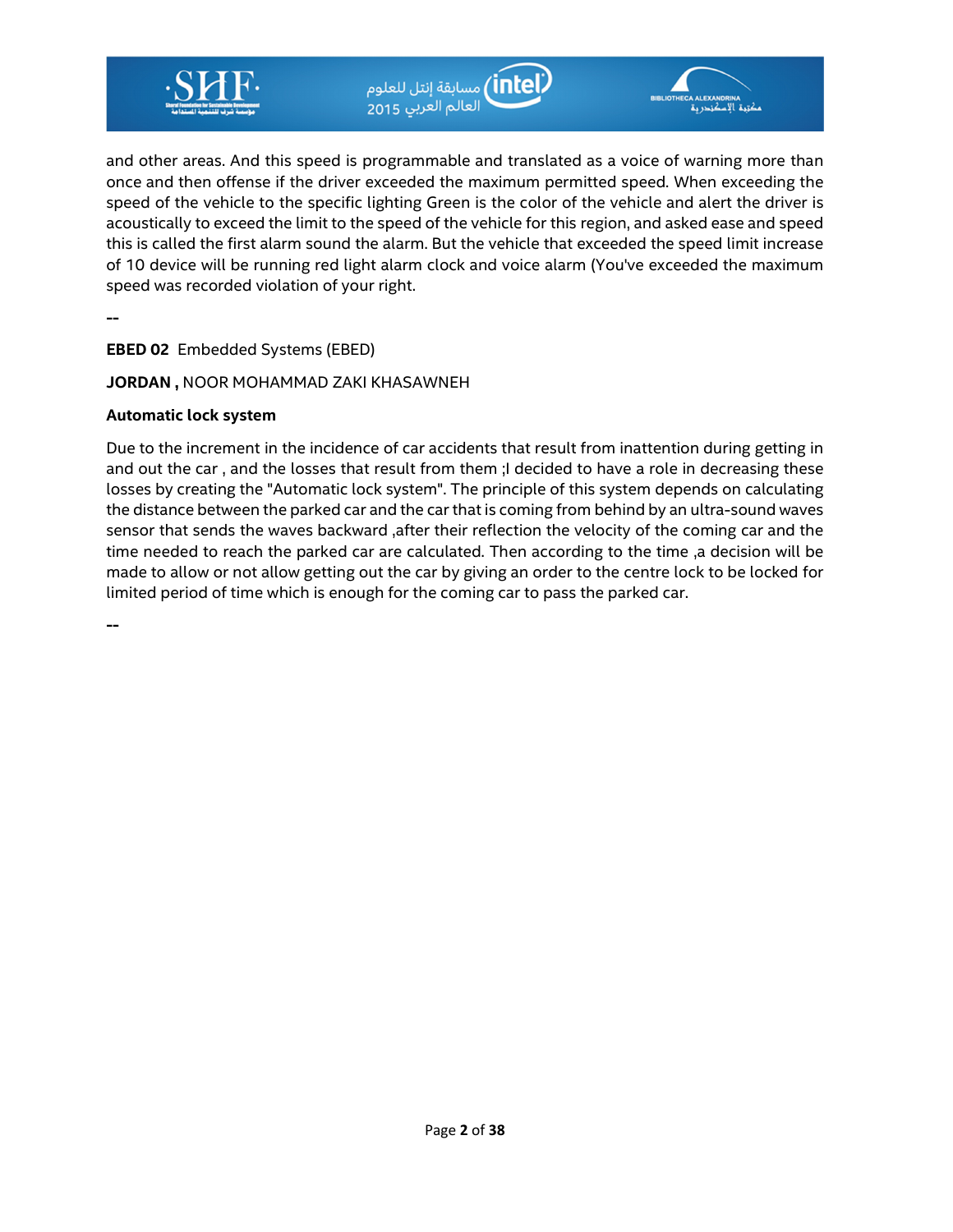



#### **EBED 03** Embedded Systems (EBED)

#### **JORDAN ,** ZAID( MOH'D SAMER) ZAID SHAMLI

#### **The prevention of suffocation premises closed**

The words of a device that measures the percentage of carbon monoxide on propane, butane propane shows the percentages to be present on the device screen and there are three colors of the lights on the device (green, orange, red) green indicates that the percentages are in the normal range, and orange, that there is an increase in the percentage of the sound at this stage, the device fired a warning to alert the person who shows the instructions on the screen to reduce the ratio, and red indicates that the ratio of the percentage was almost serious, In this stage is called the device alarm is the highest of the previous phase and gives the order to enter air fan to help in case of warning in response to the person, a person may connect your device with a computer and to learn about the rates of gases and guidance will increase in proportion, will develop instinct in after adding new feature is the ability of the device to contact civil defense in the case of the inability of the device to compensate for the lack of oxygen

**--** 

**EBED 04** Embedded Systems (EBED)

**PALASTINE ,** AKRAM O. J. SBAIH

#### **Secretary Online**

"Frequent problems in the process of scheduling appointments for individuals and institutions, the loss of time individuals in the custody of the various appointments and you may need to travel from one city to another and a lot of time and effort, and to amend these appointments, reminders, and search for the right institutions and choose the best ones and inquire and communicate with them. Lies the solution to this problem in the use of modern technology, and to abandon the old ways, and take advantage of the Internet to narrow the distance, and the preparation of artificial intelligence algorithms developed to provide optimal performance, and the use of accurate data and useful provided by multiple sensors which, specifically in the smart phone as widespread. And the introduction of solid ingredients to make it a complete system integrated and automatically. Featuring System (e-secretary (Secretary Online - inclusive for all previous operations, as it provides a lot of possibilities and options and tools within the user interface is clear and easy to use, compatible with a lot of smart devices in different sizes and qualities and regulations, stylish and boasts an array of movements and effects and fine details. The he has intelligence that can of appointments management of both parties -The user and Organization-giving priorities and postpone, modify, and delete appointments and reminders by the statement details and archiving. and depending on the rules of cloud data and information received from various sensors which are mutually together to achieve ideal performance. It is a component of the application to the user , simple and easy to use, and the application of the institution, designed as much information as high flexibility to introduce benefiting from large volumes of smart panels. It includes hardwares as well, it contains in microcontroller connected wirelessly with phones, and connected to an electric door and headset display screen appear as useful information; to complement Episode so smart integrated automatic search and selection of the institution, even out of it after the date and archiving easy, fast and free experience."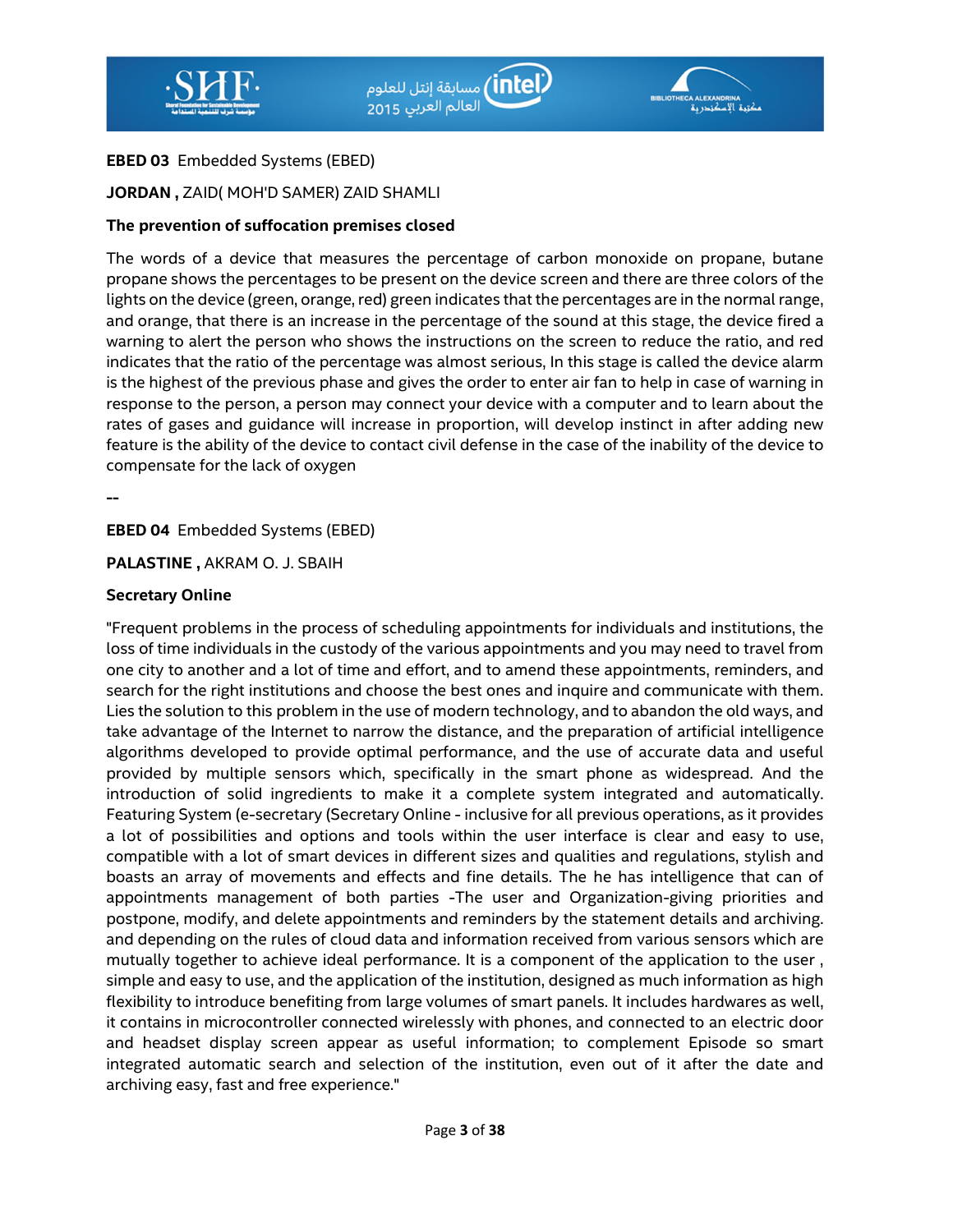

# **EBED 05** Embedded Systems (EBED)

# **PALASTINE ,** JEHAN E. J. AHMAD

## **Friendly Watch**

"This device solves the sudden – high and low temperature in which child's heart beats . If it became up normal it leads to apoplexies , and if it lower than normal it leads to coma. The device gives mother sign (alert) about what happend to her child while he is sleeping . If something is happend to the child it will vibrates for the deaf parents to alert user about her child, In addition , this device helps the parents to follow their child regularly away from hospitals. This device works by putting temperature sensor under the child Apix , after measuring the temperatures the sensor temperature appears it on LCD screen. For the heart beats , parents should put the child index or middle fingure ( For more accurate reading for the heart beats ) , as we mentioned it measured the heart beats and show it on the LCD screen . For the deaf user, i put Bc547 transistor it works by a code . When the child cries , the microphone which is on the child watch analyses the child cry then send to by the RF ( radio frequency) yo the deaf user watch by vibrations on the user rest. This device helps the mothers to solve the problems they faces."

**--** 

**EBED 06** Embedded Systems (EBED)

**PALASTINE ,** ROA A. A. RIMAWI

## **Driver's friend**

"The main objective of the project is to design a device to alert the sleepy driver. . Focus will be on designing a system that allows accurate monitoring of the eye and determine the state of it (close or open). This project was developed by the theories of image processing. A camera was used to be directed towards the driver and the eyes are monitored so the status of the eye can be determined and thus sending a signal alerting the driver in case of sleepiness. The second part of this system is to measure overloading in vehicles which is another causes of traffic accidents ."

**--** 

**EBED 07** Embedded Systems (EBED)

**LEBANON ,** Salah Al Dine Fakhry

# **ZANGOO**

It's an app on iPhone ,and it have the same idea of whatsapp chatting messaging calling but it have allot differences like video call and a special thing about emojis, I collected all the emojis from all the applications and put them inside it and as we know there should be more privacy so before anyone text you, you should accept him so he can talk with you and in this way no one will disturb you, and we have a special thing also is that you can put all your information inside it such as gender , age , country so people can know you better.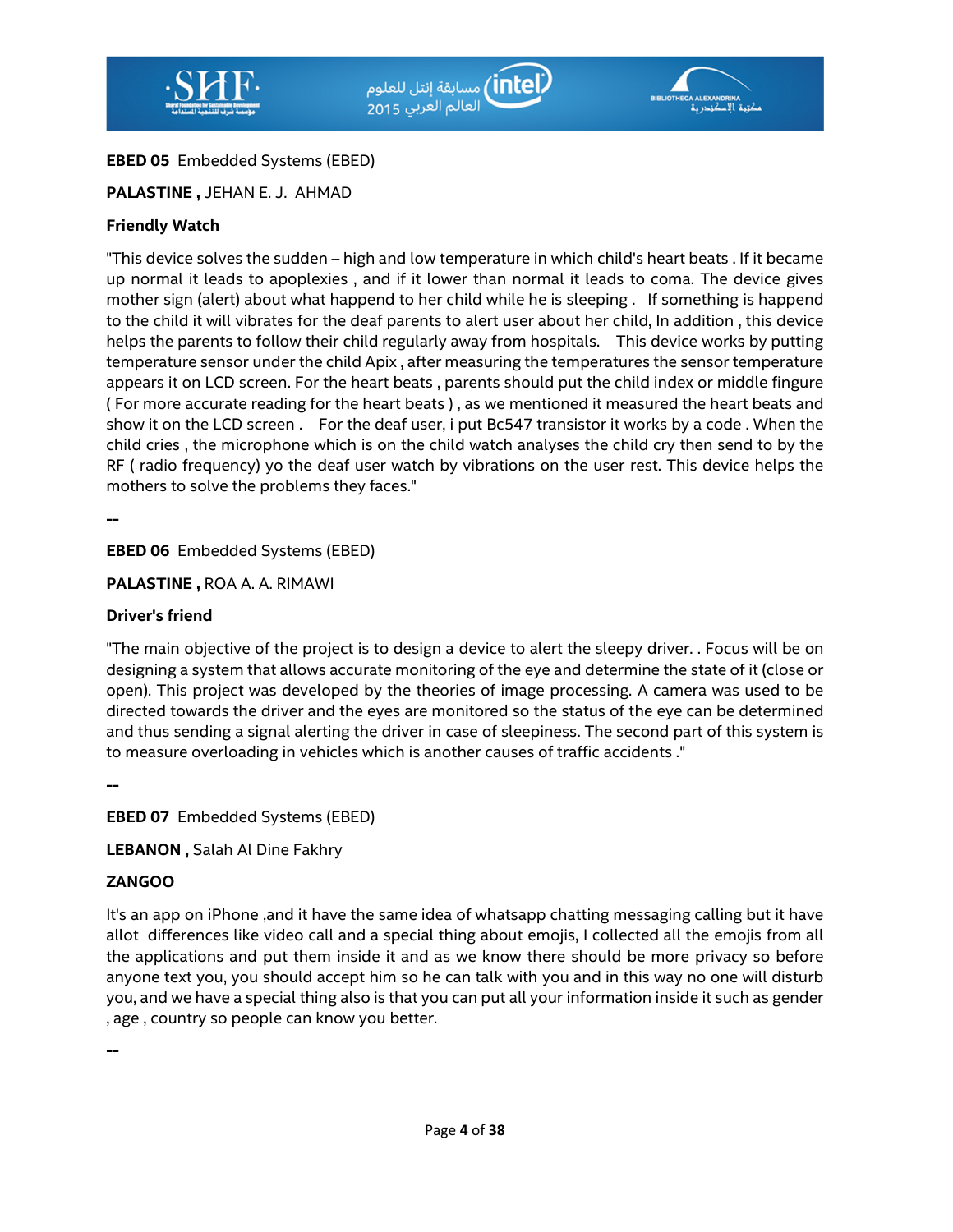

## **EBED 08** Embedded Systems (EBED)

### **EGYPT ,** Mohannad Ehab Hassan Baraka,

### **A novel approach for crying classification with artificial neural network and wireless body area network**

"Crying is baby's only way of communicating their needs, thus it is hard to differentiate between their need for food, being distressed or being in pain. This research project is a novel scientific approach for baby care, by detecting and classifying baby's crying using feedforward Artificial Neural Network (ANN), to estimate crying reason. In addition, our system is trained to make an action upon the reason of crying (i.e. turn on a carton movie). We collected 140 sample (baby's crying) by digital recording system with 44100 Hz sampling rate, and 16 bit quantizer. Six features has been extracted, while we currently working on additional two (MFCCs and energy from wavelet transform). ANN trained by 90% training, 5% validation, and 5% testing. Currently, our classification reached 90% accuracy for detecting three reasons. Our hardware setup is ergonomically designed in two modules. First module is baby personal device (BPD) attached to each creedal including digital recorder and Bluetooth transmitter (IEEE 802.45.6 standards for body wireless area network BWAN), in addition to 9 inch LCD monitor. All BPDs are connected to central Nursery supervisory workstation (NSW); the second module, to analyze the signal and estimate the crying reason in addition to recommend the proper action for the babysitter. For small scale uses (home), our setup is integrated in one module, making the system affordable for nursery as well as home use. "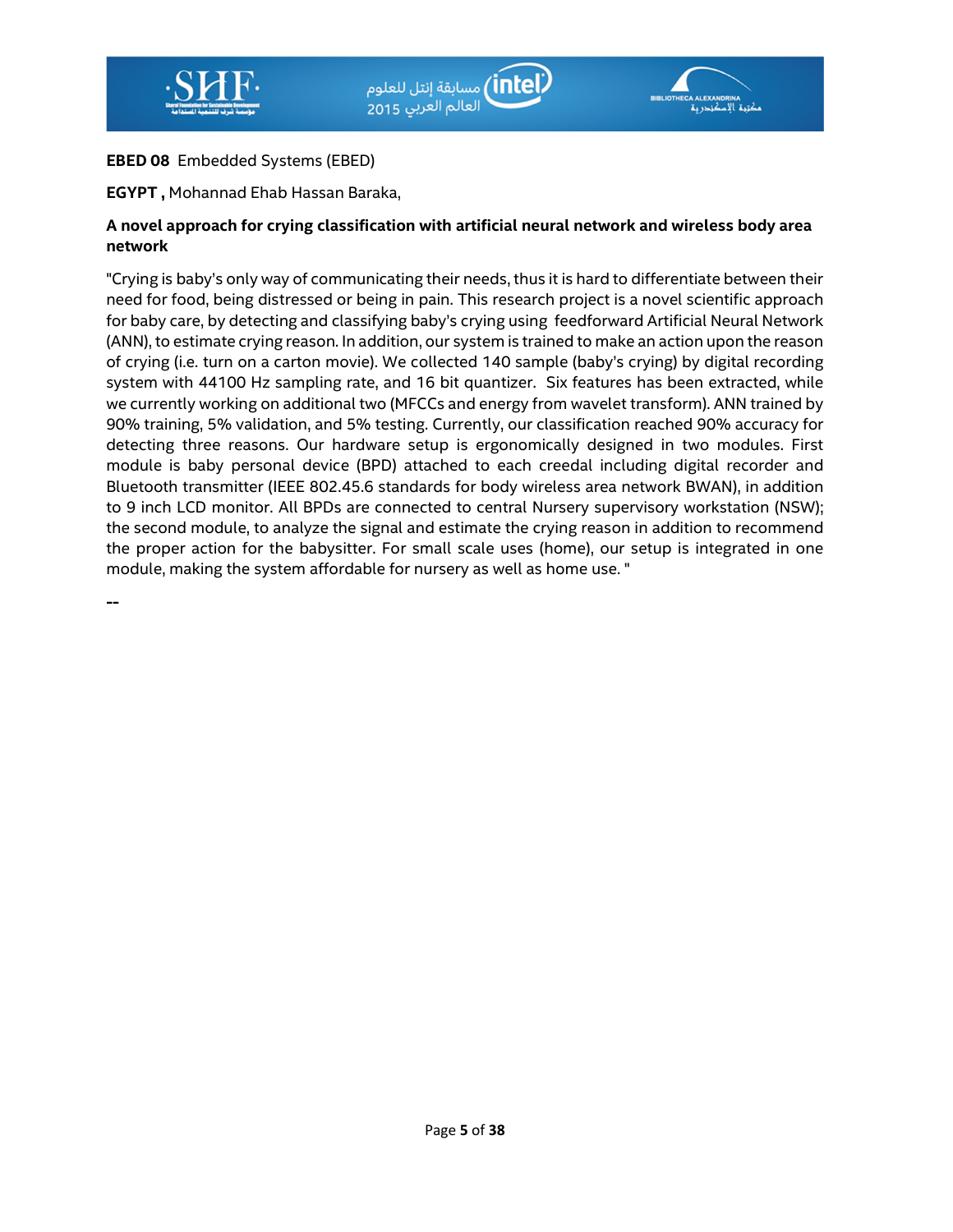



# **Robotics and Intelligent Machines (ROBO)**

**ROBO 01** Robotics and Intelligent Machines (ROBO)

## **JORDAN ,** LU'LU' AYMAN MOHAMMAD BANAT

### **Eco-friendly vending machine against disposal effects**

This machine is aimed to help the environment from the harm that is caused by solid waste ,we designed and built a snacks vending machine that works on inserting plastic bottles and aluminum cans instead of inserting any type of currency it works on convertible energy,The economic feasibility of the project comes from the new database that is installed on the device ; RLC sensor will record Every bottle or can enters the machine into data and sent them to a data base that is connected to the device To calculate prime time exchange between users and machine, these results will be shown to institutions that are interested in advertising ,the price of the Ads will cost more at the climax exchange,these Ads will be shown through the LCD screen on the machine with a high resolution .Also currently the machine is underdevelopment ; it will be provided with catalytic converter to convert CO to CO2 to reduce the harm , and to take advantage of it and use it as a source of energy. The device will be provided with a side tube so people can dispose the remaining of liquids like water, to filter it and use it in different fields such as agriculture. Last but not least connect the data base with a 3g modem and an online web server, the device has successfully connected different fields efficiently; robotic system, electronics, IT and business food and health and mechatronics.as a result the findings go with the hypothesis .

**--** 

**ROBO 02** Robotics and Intelligent Machines (ROBO)

**LEBANON ,** Iyad Tout

### **Writing Automated Assistant (WAA**

Mastery of a foreign language is not an easy process, especially with age. Currently, the most difficult part in a language is learning to write especially when talking about graphical languages such as Arabic, Chinese, Japanese, and so on. This difficulty becomes huge when dealing with Europeans or Americans (generally Latin based languages) when trying to learning oriental languages, especially the writing part. Traditional writing methods include dotted guides for writing needed letters. Here comes our solution as a Computer Guided Writing System. The idea of the device is to facilitate the writing process, which begins by drawing simple characters (each character separately), then move to "drawing" (writing) words.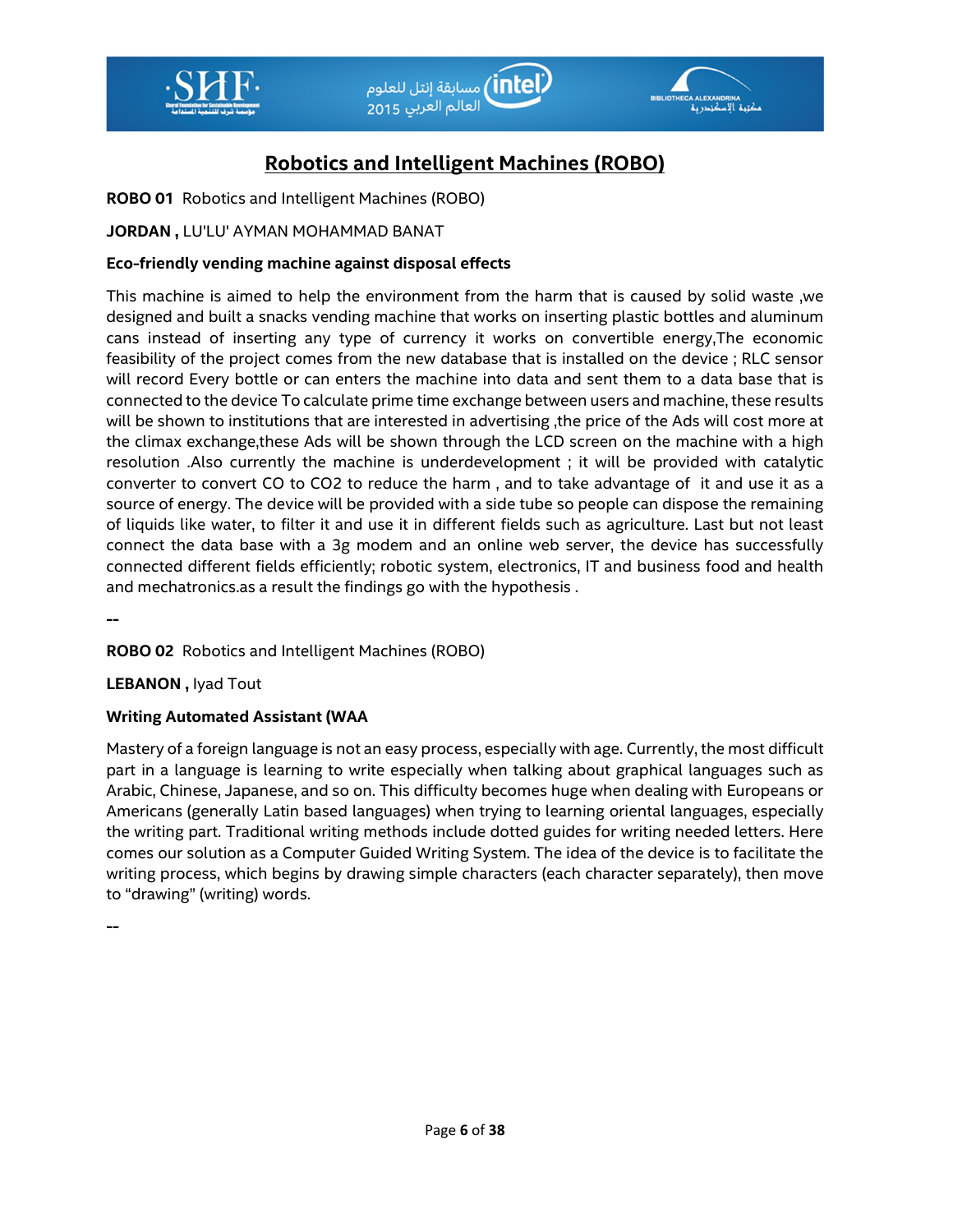



## **ROBO 03** Robotics and Intelligent Machines (ROBO)

## **MOROCCO ,** Kawtar EL ALAOUI,MERYEM BARIZ

#### **Scarecrow moving by solar energy**

Our innovation scarecrow moving birds solar-powered comes after our observations lack of movement with the traditional scarecrows commonly used in fields, which are usually in the form of cut-outs of straw or wood fixed does not issue any sound, so that the impact in the field of nuisance birds and intimidate limited and therefore does not distance it all fields and crops that the farmer laboring under for which it and spent a lot of his money. And because the birds attack the fields only during the day, we have thought of this innovation Scarecrow powered Solar and designed in the form of human being armchair outstretched revolves around the same momentum provided by a fan installed one arms run by an electric motor works during the day with electricity produced by PV panels installed directly over the head of the Scarecrow, and on the other arm was installed electronic device produced sounds intermittently suggest human presence. In addition to the removal of birds from the fields and the preservation of agricultural crops, it can exploit this innovative Scarecrow workers to the fields in charging batteries in their mobile phones the spot.

**--** 

**ROBO 04** Robotics and Intelligent Machines (ROBO)

**MOROCCO ,** OUSSAMA CHATRI

#### **Solar-powered traffic lights**

This project aims of the educational provision to a small device used in the sensitization shares the importance of preserving the environment through the use of clean energies in electricity production. As for the scientific and technical side provides a microcosm for power generation using photovoltaic cells to convert the potential energy in the sun's rays into electrical energy. It also aims to introduce a simplified vision of Morocco set the roof of the production of approximately 20% of the electrical energy from solar power, on the horizon of 2020.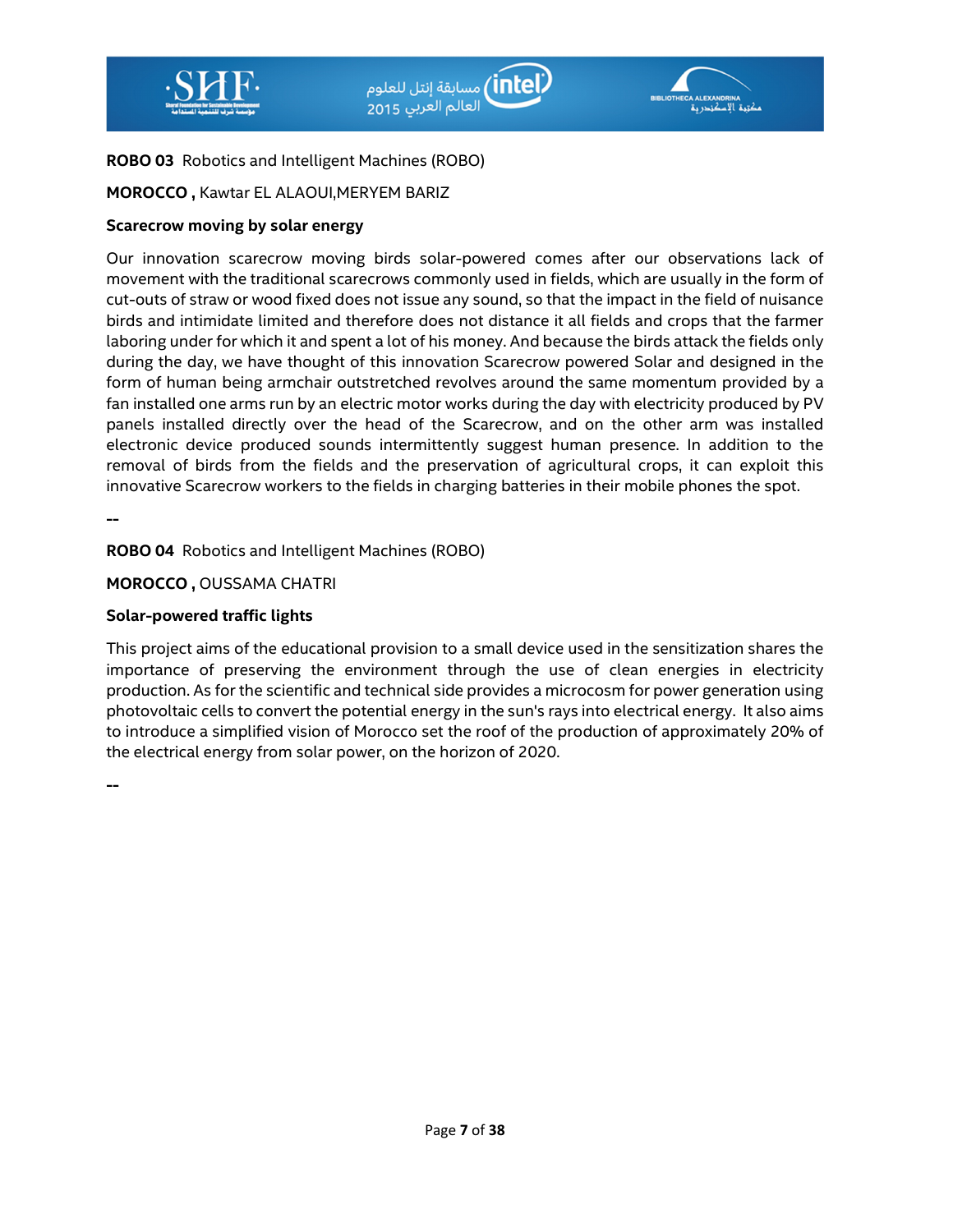



## **ROBO 05** Robotics and Intelligent Machines (ROBO)

## **MOROCCO ,** AICHA OUJIDI,KHAOULA YAGOUBI

#### **Solar Power Fountain with solar tracker**

Solar energy is among the clean energies that the scientific, technical and industrial entrepreneurial society seeks to develop by improving the cost-effectiveness of technological solutions used in its investment. Thus, in the context of raising the awareness of the educated about the challenges of sustainable development and the preservation of natural resources and the mitigation of environmental pollution,, a team of students members of the Scientific Club in secondary school Abdelkrim Al Khattabi of Nador city has achieved the preparation and completion of the project of a fountain installed in the central yard of the instituation that employs the solar energy functioning. The aim of the project was to accomplish a microcosm of the solar-powered fountain motor that controls the solar cell panel, in accordance with the direction of the sun to get the most costeffective possible turnover, the engine is controlled by software that gets the information according to a private geophysical data that fits the geographical location of the Fountain. The project's objectives: - Support the spirit of scientific research, innovation and creativity of the learner; - Introduce The learner to manual labor product training; - Recognition of how the equipment and the hardware of the learner is used - The application of security and safety conditions associated with the field of experimental work; - Recognition of the efforts done by the workers in scientific fields for community service efforts; - Training in teamwork, planning, implementation and exchange of scientific information; - Motivate learners to study science and specialization in this field ; - Sensitization role of renewable energies in the preservation of the environment.

**--** 

**--** 

**ROBO 06** Robotics and Intelligent Machines (ROBO)

**MOROCCO ,** Hafsa MARCHICH,Oussama ROUTABI

### **Rotating light and bright taxi, auto energized**

This project is a solution to the problem of linking light gyrator used, for example, on police cars or ambulances and panel taxi's lit at night, where they were installed conventional device compensation above the roof of the car and is connected by an electric car battery wire through the car window or through a hole performed in the roof, whether it is light dizziness or panel taxi lit, energy-independent device thanks to the exploitation of wind caused by the movement of the car. light gyrator and panel taxi illuminated at night and stainless shipping wind energy generated depends on the progress of the car, which gives him the energy out of the car battery dependence, for example. Technically, the device contains its own batteries charged with electricity produced by the generator is managed wind card resulting from the conduct of the movement of the car through the slot directed toward the wind turbine installed on the axis of the electric generator. Exploit the energy that is generated in the device driver during the course of the car during the day or night alike, and store the surplus in batteries to ensure the continued functioning of the device while the vehicle is stopped for traffic. This invention has been saved through his intellectual property

registration at the Moroccan Industrial and Commercial Property office.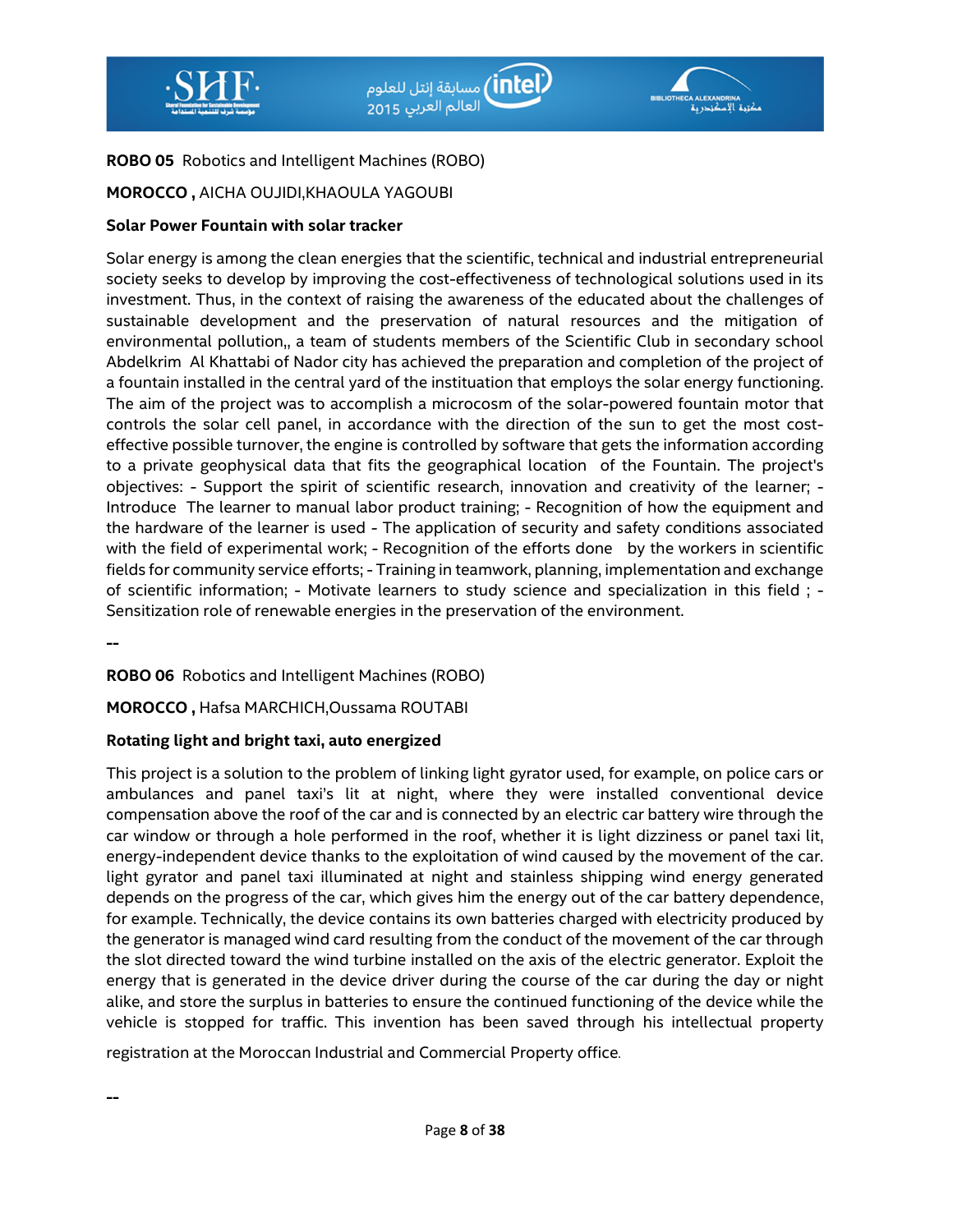

**ROBO 07** Robotics and Intelligent Machines (ROBO)

**QATAR ,** Mohammed Taleb H M Al-Athba,Ahmed Mohammed A M Al-Katheeri,

**Designing a robot and studying its effect in measuring the gases, water and heat percentages at caves** 

Designing a robot and studying its effect in measuring the gases, water and heat percentages at caves

**--** 

# **Mathematics (MATH)**

**MATH 01** Mathematics (MATH)

**EGYPT ,** Amr Mostafa Omar,Fady Mostafa Omar

إيجاد مساحة ومحيط الدائرة بمعلومية اي وتر بها

"Research Introduction : In this research, a new law to finding the space of a circle by using any chord

and this law is more general than its predecessor  $A = \pi r \wedge 2$  This is because it deals with chords and Diameters in the circle The problem: Finding circle with unknown center and radius For example: 1-difficulty specifies center of planets orbiting 2-difficulty specifies orbits centers of electrons in atoms, 3-difficulty specifies some centers electronic parts (such as cylindrical capacitors) 4-difficulty specifies some centers laboratory tools (such as cylindrical tester included) 5-difficulty in some residential areas areas Specifies a circular shape Steps and procedures: after we study properties of the circle carefully we reached several supposes Preliminary suppose Through draw a square within a circle (circular Quad format) and use one of the ribs which is a chord in a circle to find space and circumference of a circle suppose (1): By knowing the length of any chord in the circle and the angle between the chord and the tangent suppose (2): It depends on a special chord in the circle (square this chord) = space of the circle directly without using a fixed rate such as  $(π)$  and we called this chord (golden chord) That is because of its strange properties from all chords in Circles suppose (3): Convert any chord in the circle to the golden chord, through the vertical distance between them and line segment between their ends Results Results of preliminary suppose: the idea is valid and can be circulated after the validated in many experiences but by using specific chord. The results of the suppose (1): the idea has proved its effectiveness and its accuracy after many trials, especially after using trigonometry to demonstrate this idea, The results of the suppose (2): all golden chord are drawn in all circles from fixed angel and we called this angel (Golden angel) The results of the suppose (3) we can find space of circles by knowing the length of any chords in the circles , its vertical distance from golden chord and line segment between their ends"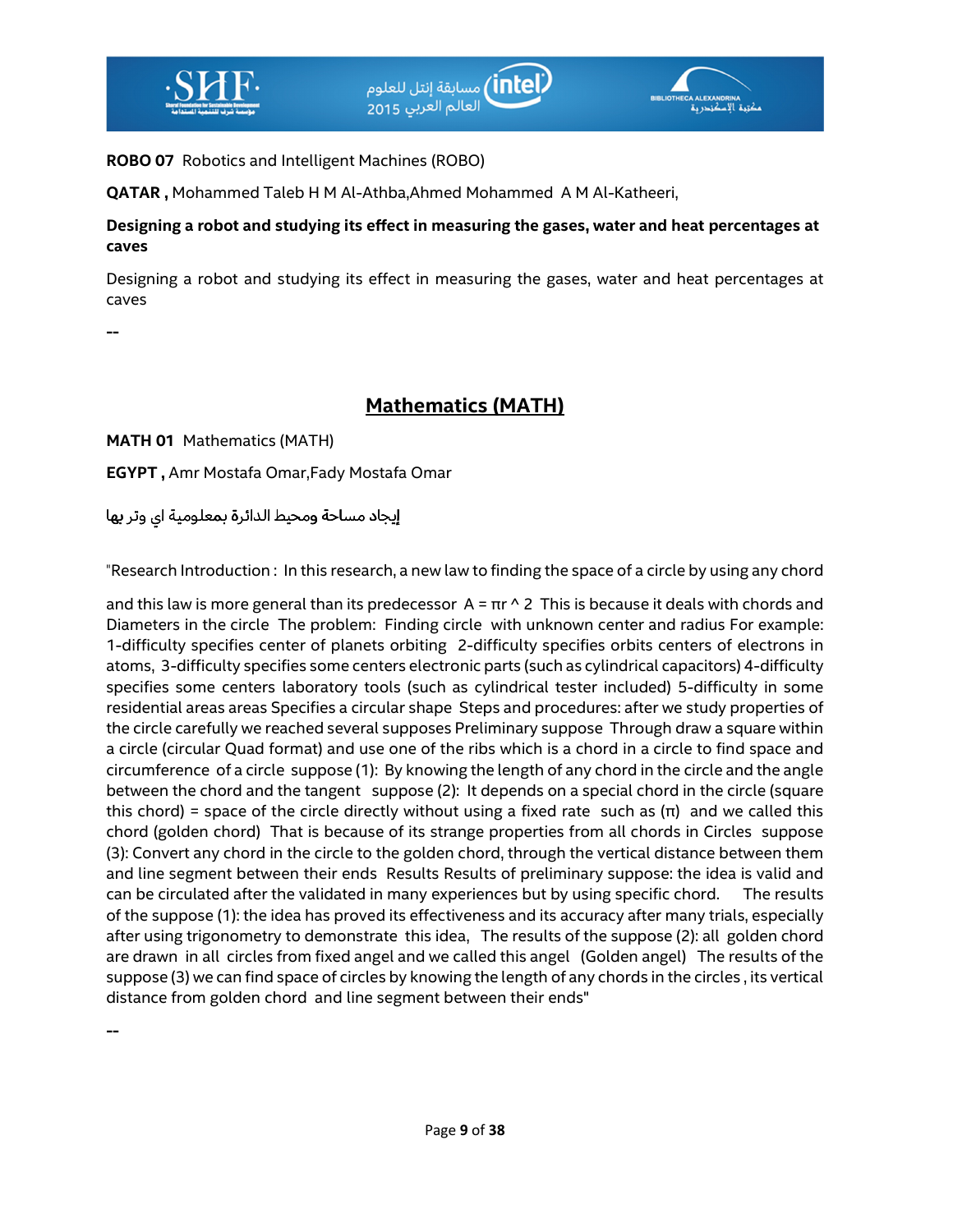



# **Energy: Physical (EGPH)**

#### **EGPH 01** Energy: Physical (EGPH)

#### **TUNIS ,** Haroun Chahed

#### **Wave shock**

Objectif : Ascertain what the wave angle (the angle that an object leaves while traveling the surface of the water) depend on and draw on general conclusions about the wave shock to eventually build the machine. Materials and methods: The idea of the experiment is simple; I pull the boat in constant velocity in the water (in my water tub) and when the boat's sail crosses the sensor, the speed measurer (borrowed from my school) shows the speed of the boat. Then it's possible to vary the speed, the volume and the depth and see how the wake angle varies. Discussion : I concluded the relation between the wake angle and the wave velocity in the water celerity and compared the phenomenon to wave shock in air. I also applied the results on real phenomena like the Tsunami and the Hydraulic Jump. On a second level, I understood that this phenomenon is a regular manifestation of I wave choc. Hence, planned a model of a machine that can determine the speed of the wave in the water, depending on the water flow and depth.

**--** 

#### **EGPH 02** Energy: Physical (EGPH)

#### **KUWAIT ,** ABDULLAH A S M ALRAYES,BADER N KH E ALMUZAYYEN

#### **Solar energy saving**

Sun the most important source of clean energy has many uses, whether on a small Kedzgen water levels in homes or lighting or water treatment or at a significant level Ktoled electricity, but how can we take advantage of this energy to generate electricity in the absence of the sun. The work of many researchers to create a highly efficient and low cost way to provide solar power to consumers in the absence of the sun, while the engineers working on the design of cheap solar panels and high efficiency to capture a greater amount of solar radiation, Thus, we find that storage is an urgent need to take advantage of solar energy surplus, and batteries at the present time is not completely useless, "We need ways to store large amounts of electrical power and is the only major obstacle to the development of solar energy around us. Scientists inspired by fuel cells, which usually provides fuel for the capsules and spacecraft based on interaction converts chemical energy contained in the small particles into electricity. Scientists industry thought FUEL CELL also works the opposite way and turning electricity into chemical elements, and therefore the battery can store solar energy and convert it to fuel organic simple. Batteries inorganic (ion - metal) has been around since 1980, that the old models is a tank filled with vanadium ions but it is not cheap. In this design has been to rely on the laws of chemistry in the processes of oxidation and reduction, using electric power generated from solar cells are the work of oxidation and reduction of water molecules H2O and analyzed electrically to the main components of oxygen and hydrogen through interaction Thus we get the hydrogen gas and we store it during the presence of sunlight. In the absence of the sun's rays can reverse the process works previous to interact using fuel cell (hydrogen cell) which uses hydrogen gas to produce electrical energy While the sun is produced quantities of hydrogen gas by analyzing the water, and the experience of this design were produced amount of hydrogen while the sun is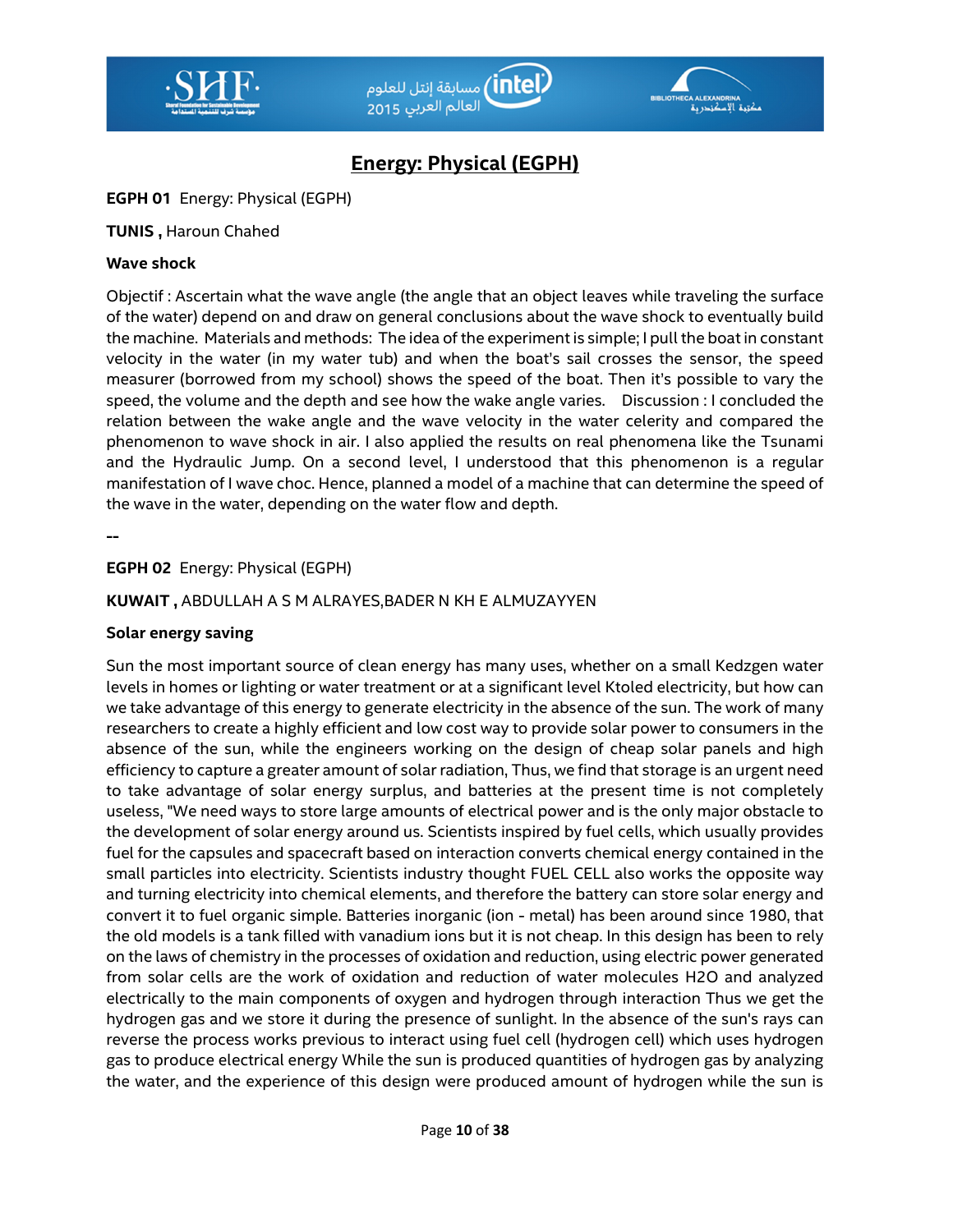



enough to operate the fuel cell during the absence of the sun to 7 times the amount of time it has been done hydrogen production.

**--** 

**EGPH 03** Energy: Physical (EGPH)

**KUWAIT ,** TALAL H S SH M ALSHEHAB

### **The possibility of generating energy from the temperature difference between the hot air and cold water**

In Kuwait there is a shortage of energy in the summer where the temperature is very high around 50 degrees siliceous It is known that the average temperature in the Gulf waters about 28 degrees Slise this difference in temperature can be exploited to generate power and this kind of power is characterized as a renewable and clean and environment-friendly

**--** 

**--** 

**EGPH 04** Energy: Physical (EGPH)

**OMAN ,** ahmed ali ahmed alsalmi, sultan khalifa ahmed albalushi

#### **Hydropower generator**

Problem: The holes in the old and new paved streets that would subject vehicles to accidents and breakdowns. Research Question: How can we rehabilitate the holes in the new and old streets to avoid accidents and breakdowns as soon as possible? Project Objectives: \* Providing solutions to the problem of holes in streets \* Serve the society to find a safe way to avoid accidents resulting from street holes and vehicle breakdowns. Idea: Introduction of a system to fix street holes to avoid accidents and breakdowns. Research Assumption: If there is a system that fixes street holes, there shall not be accidents and breakdowns. Operation Idea \* The most important part of the project is the sensor. It is places in the street repair vehicle. It is called ultrasonic. It changes the ultrasonic waves into electrical signs of vice versa. The operation of the sensor resembles that of radars of sonars used in probing the depth of seawaters. The sensor transmits ultrasonic waves and then analyses the wave echo to determine the depth. \* Echo analysis is done in a piece connected to the sensor called (Arduino Uno), which is a small control panel programmed by using specific symbols and then connected to the electrical source through a USB port or battery. \* Through the programmed symbols, the device receives interaction orders with the sensor. It then calculates the depth and the required asphalt quantity. Wires and an electrical board connect these two pieces. \* The truck shall pass over the roads targeted while the sensor is in operation mode. If the truck moves over a hole that is more than 10 cm in depth, the sensor issues signals to the control panel that then calculates the required quantity of asphalt for the hole. In addition, the green lamp near the driver lights so that the driver can know the location of the hole. Then the driver places the truck over the hole so that the dispenser of asphalt is directly on the hole. The driver shall then issue an order to the control panel to operate the asphalt pump. The asphalt pump shall pump the asphalt into the hole in the required quantity and then compacting starts by a hydraulic compacter that comes out of the truck. Finally, air shall be directed to the place to dry the asphalt and remove the surplus installations.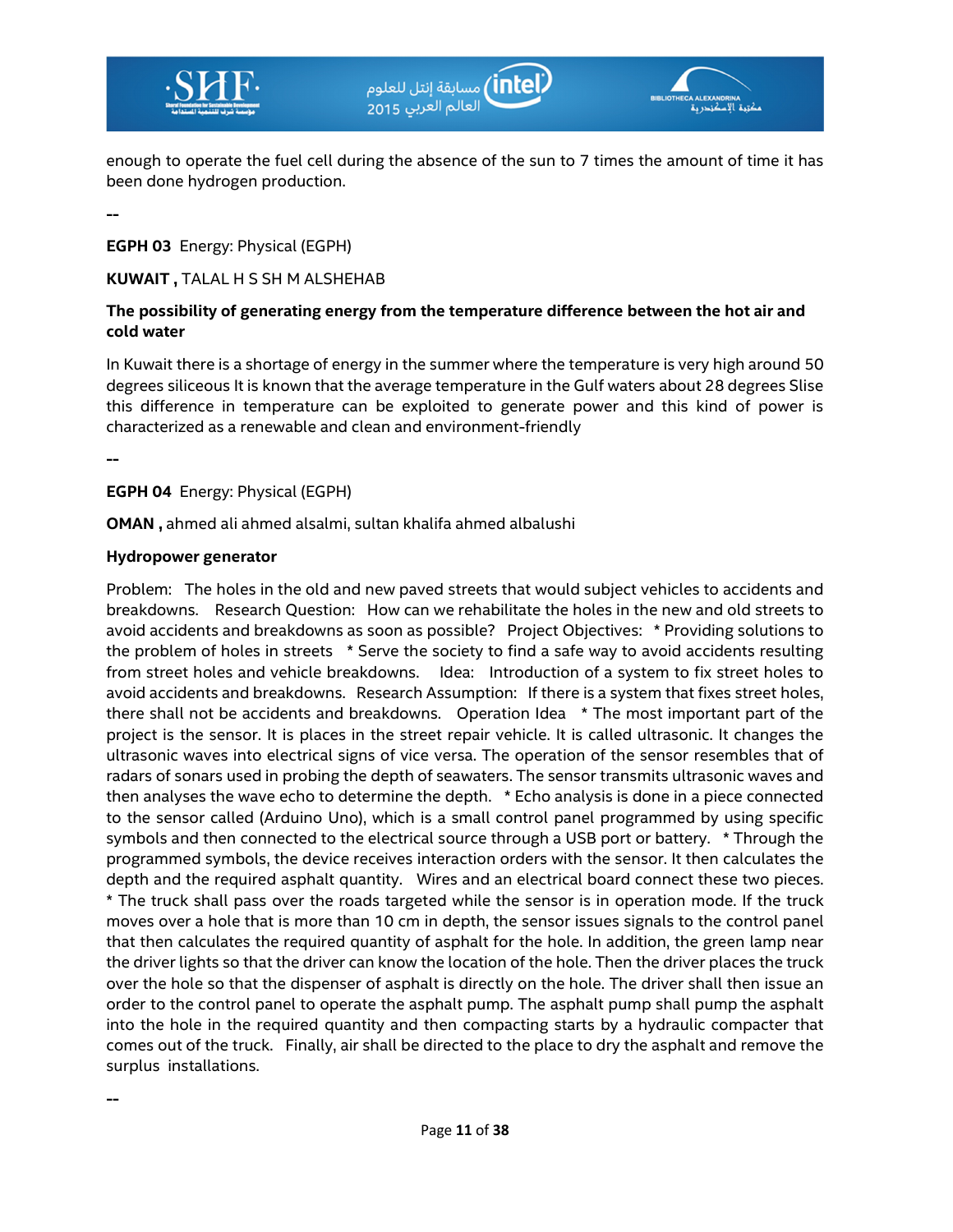

#### **EGPH 05** Energy: Physical (EGPH)

#### **UAE ,** Noora Hamad Sultan Almarri

#### **Thermoelectric Smart Buildings**

A model of a house highly constructed and developed, which will have an air conditioner and electric lights powered by Thermoelectric Energy. Thermoelectric Energy is the result of the difference between the cold temperature inside the house and the hot temperature outside the house. The difference in temperatures creates electricity that provides alternative solutions for a world that mostly relies on electricity. However, based on the Thermoelectric Effect, thermoelectricity can provide power in houses all around the country.

**--** 

**EGPH 06** Energy: Physical (EGPH)

**QATAR ,** Ahmed Hamed R A Alshammari,Khaled Yousef Aloun

#### **The impact of self-movement and self-cleaning on the efficiency of solar cells**

The impact of self-movement and self-cleaning on the efficiency of solar cells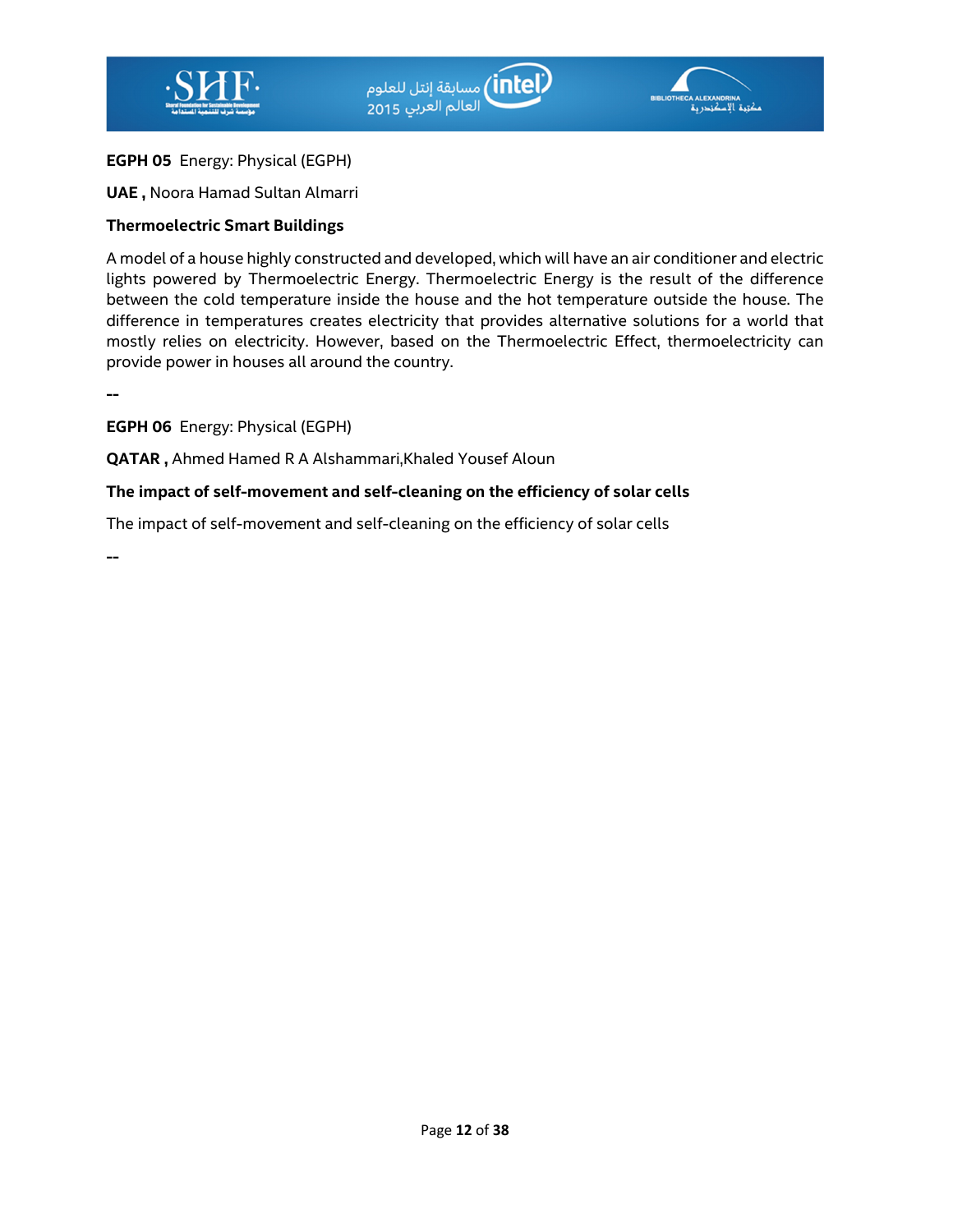



# **Energy: Chemical (EGCH)**

**EGCH 01** Energy: Chemical (EGCH)

## **JORDAN ,** MOMEN( MOH'D SAMER) ZAID SHAMLI

## **Recycling oil used to fuel material**

The idea was to transform oil used in cooking and natural fuel is not the effects of the contaminated environment and a source of cheap energy adopt the idea on the compilation of used oils and then prepare homemade methanol during the process of pickling of remnants of fruit and vegetables, then work on conversion to fuel oil through a number of operations adopted on domestic vinegar, caustic soda, oh around US oil from an article is not useful after use to fuel and I am now working on the design of a device that all necessary steps to prepare homemade Fuel Safely

**--** 

**EGCH 02** Energy: Chemical (EGCH)

**KUWAIT ,** ABDULLAH A E A ALASHWAK

## **Improving the efficiency of solar cells**

In this work, alkaline texturing of (100) crystalline Si and multicrystalline Si wafers in diluted KOH solution leading to pyramidal structures is studied as a function of the etching temperature. The surface morphology is investigated using Atomic Force Microscopy and Scanning Electron Microscopy and the surface reflectance is measured by spectrophotometry in the wavelength range 200-1200nm. It is found that etching in diluted 1% KOH solution leads to incomplete surface texturing when the etching temperature is equal to 70C. The optimum etching temperature is found to be in the range 80-85C which results in a minimum a uniform distribution over a wider wavelength range for samples that received a saw damage removal in 30% KOH solution prior to texturing . On the other hand, the optimum etching temperature shifts to the higher range 85-95C for multicrystalline silicon surface with a minimum reflectance of 4.6% with ARC. Keywords: Surface texturing , alkaline texturing , silicon solar cells , front surface reflectance , anti-reflection coating

**--** 

# **EGCH 03** Energy: Chemical (EGCH)

**UAE ,** Latifa Hamdan Saeed Al Shams, Aysha Abdulla Saif Alneyadi

### **Banana Peel Biomass Briquettes**

Banana peels are gathered and used as a raw materials which are compressed into biomass briquettes biofuels that are better alternatives to fossil fuels like coal and charcoal as they produce low net total greenhouse gas emissions. Biomass briquettes are a biofuel substitute to coal and charcoal. Briquettes are mostly used in the developing world, where cooking fuels are not as easily available. There has been a move to the use of briquettes in the developed world, where they are used to heat industrial boilers in order to produce electricity from steam.Biomass briquettes, mostly made of green waste and other organic materials, are commonly used for electricity generation, heat, and cooking fuel.in our project banana peel is used as a raw materialsThe raw materials are gathered and compressed into briquette These briquettes are very different from charcoal because they do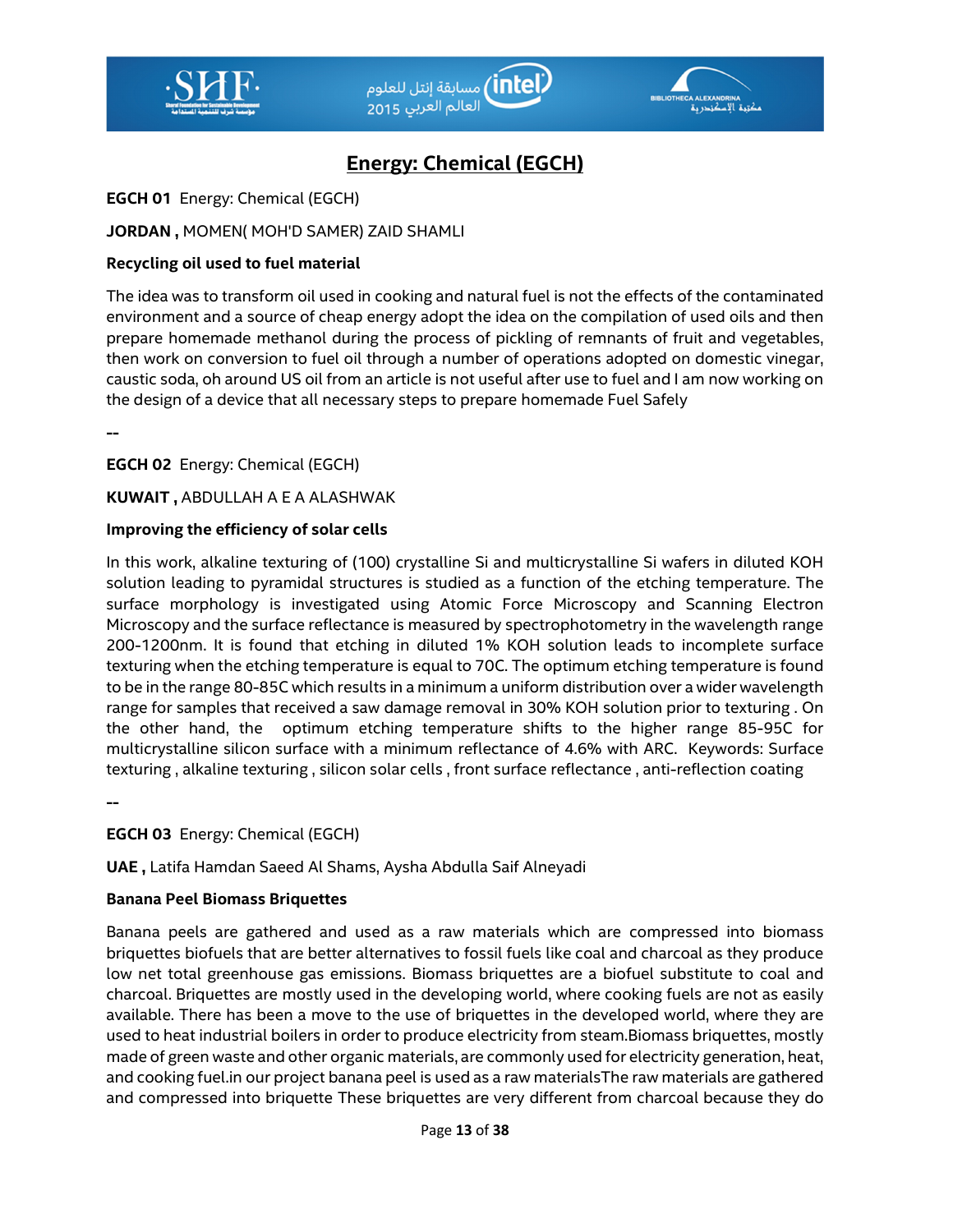

not have large concentrations of carbonaceous substances and added materials.Compared to fossil fuels, the briquettes produce low net total greenhouse gas emissions because the materials used are already a part of the carbon cycle.

# **Behavioral and Social Sciences (BEHA)**

**BEHA 01** Behavioral and Social Sciences (BEHA)

**QATAR ,** Amna Mohammed F M Al-Mesallam,,

**The encouragement of young entrepreneurs and their productivity through social media in Qatar.** 

The encouragement of young entrepreneurs and their productivity through social media in Qatar.

**--** 

**BEHA 02** Behavioral and Social Sciences (BEHA)

**LEBANON ,** Lara Hijazi, Mustapha El Jobeile

## **Shopping Freely**

This project helps blind people buy what they need from the supermarket alone by using special equipped cart that can guide them through out the market. the cart will be equipped with 3 sensors that vibrate when an obstacle is very close . aA panel and a receuiver micro board will be placed on the cartto help the blind recognize the section they are at in the supermarket by receiving the signal emitted by the transmitter on a shelf in each section. Brail launguage is written beside the price of the products on the shelves.

**--** 

**BEHA 03** Behavioral and Social Sciences (BEHA)

**LEBANON ,** Ranim El Hariri,Haleemah Nassar,Sabeen Rek Elbakhour

### **"Eye Cane" or "Mobsira Cane"**

Eye cane helps blind people cross the road easily and safely. It allows them to follow the red sign by producing vibrations.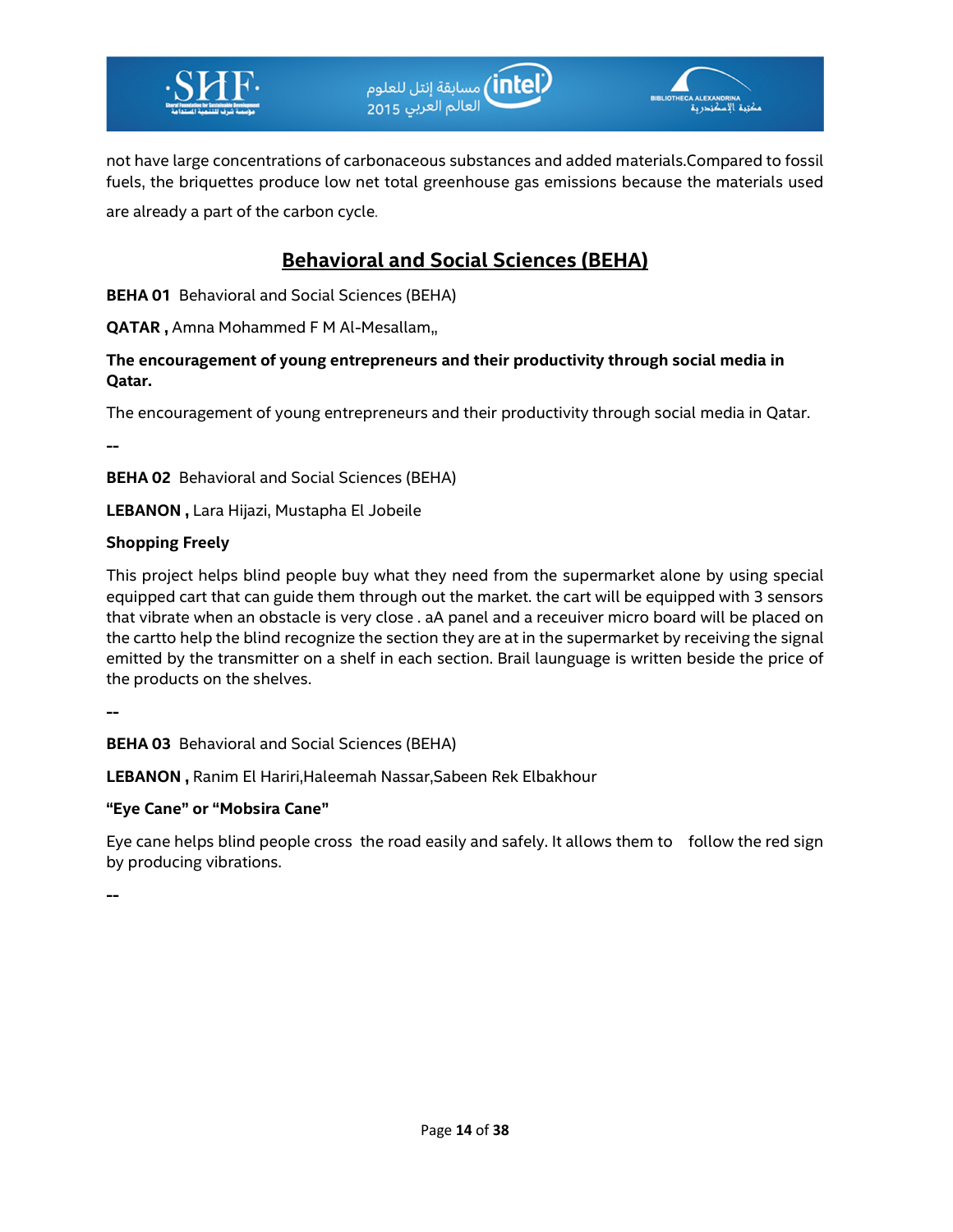



# **Physics and Astronomy (PHYS)**

**PHYS 01** Physics and Astronomy (PHYS)

**TUNIS ,** Zeineb Horriche

## **Teapot Effect, windowsill drip kerf**

The project emerged from the "teapot effect" where a fluid flows around the edge of a teapot and then flows along the subsequent surface. Carpenters have defeated this effect for windowsills by cutting a groove, known as a "kerf" underneath the edge of windowsills to prevent rain water from flowing back onto the building under the sill, and instead drop onto the ground. The purpose behind this research is to understand the physics rules behind this effect and find the dimensions of the

kerf.

**--** 

**PHYS 02** Physics and Astronomy (PHYS)

**TUNIS ,** Sirine Gharbi,Jamila Nasri

### **Gauss rifle**

We built and investigated the "Gauss Rifle" that consists of a sequence of magnets and steel balls placed on a rail system. Shortly after one ball is rolled forward at one end of the rail the ball at the other end shoots off with a large speed. We optimized our design to produce the greatest speed of the final ball for a rifle length of 1 meter.

**--** 

**PHYS 03** Physics and Astronomy (PHYS)

**UAE ,** AHOUD RASHED ALI AHMED ALYAMMAHI,SENDEYAH HASAN SAEED EKNAIBESH ALYAAMMAHI,GHAREIBAH MOHAMED SAEED M. ALYAMMAHI

### **Your Secret Screen**

The secret Screen is a normal computer but we remove a layer from it so it becomes invisible for the other people except the person who used it , he can see using a special glass . We can also return the computer visible again for the other by butting the layer again on the front of the screen.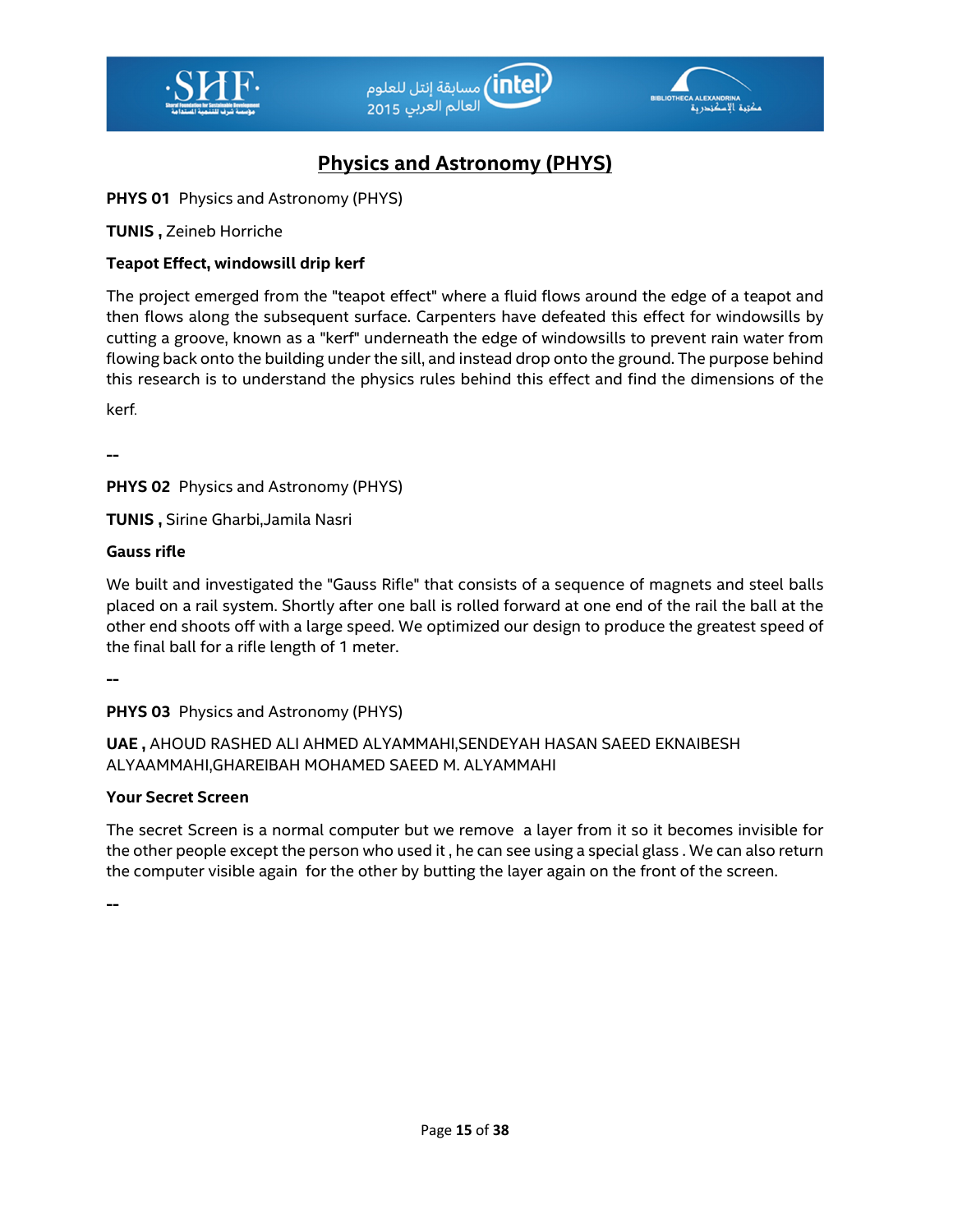



# **Chemistry (CHEM)**

**CHEM 01** Chemistry (CHEM)

### **KUWAIT ,** ESTABRAQ W A E S ALASKARI

#### **Effect of temperature on vitamin c at fresh orange juice**

The effect of temperature on vitamin c found in natural orange juice At the beginning of the experiment we take a sample of orange juice and put it in the refrigerator at a temperature of 5  $^{\circ}$  Q Then start testing the amount of vitamin C in the juice at zero hour and after 3 hours and after 6 hours using material revealing turn of royal blue color to transparent at the disappearance of vitamin c of the solution color and then record the results in the table. In the second part of Altejrebhnicom raise the temperature development of a sample of orange juice and put in a water bath and keep the temperature at 60 $^{\circ}$  Q put hot water to the aquarium glass and then begin to test the amount of vitamin C in the juice at zero hour and after 3 hours and after 6 hours using material revealing turn of royal blue color to a transparent color when the disappearance of vitamin c of the solution and then record the results in the table. In Aldzouaii of experience we upgraded more heat put a sample of orange juice and put in a water bath and keep the temperature at 80 $^{\circ}$  Q put hot water to the aquarium glass and then begin to test the amount of vitamin C in the juice at zero hour and after 3 hours and after 6 hours Using material revealing turn of royal blue color to a transparent color when the disappearance of vitamin c of the solution and then record the results in the table and draw a graphic relationship during Wen graph analysis we reach a conclusion.

**--** 

**CHEM 02** Chemistry (CHEM)

**UAE ,** Abdul Aziz Tareq Alzarooni

### **Functionalized Magnetic Nanoparticles for the Treatment of Waste Water**

Most of the industrial waste water media are polluted with soluble heavy metal ions. These ions are usually difficult to remove because of their high solubility. Unless removed, heavy metal ions pollution makes it impossible to recycle industrial waste water to be used in non-drinking applications such as plant irrigation. Environmental researchers have explored many approaches to tackle this problem using various approaches. Among these approaches, adsorption of these ions onto the surface of suitable adsorbents seems to be the most relevant and nearly efficient approach. However, removal of the adsorbent after the purification process is another challenge that faces

environmental researchers. In the current proposal, nanoparticle)

**--** 

# **Biochemistry (BCHM)**

**BCHM 01** Biochemistry (BCHM)

**QATAR ,** Mohammed Abdulla M S Al-Mannai,Abdulah Ahmed Alsolaiman,

**The production of toothpaste from the Crimean leaf extract and its effectiveness on Fusobacterium that causes gingivitis**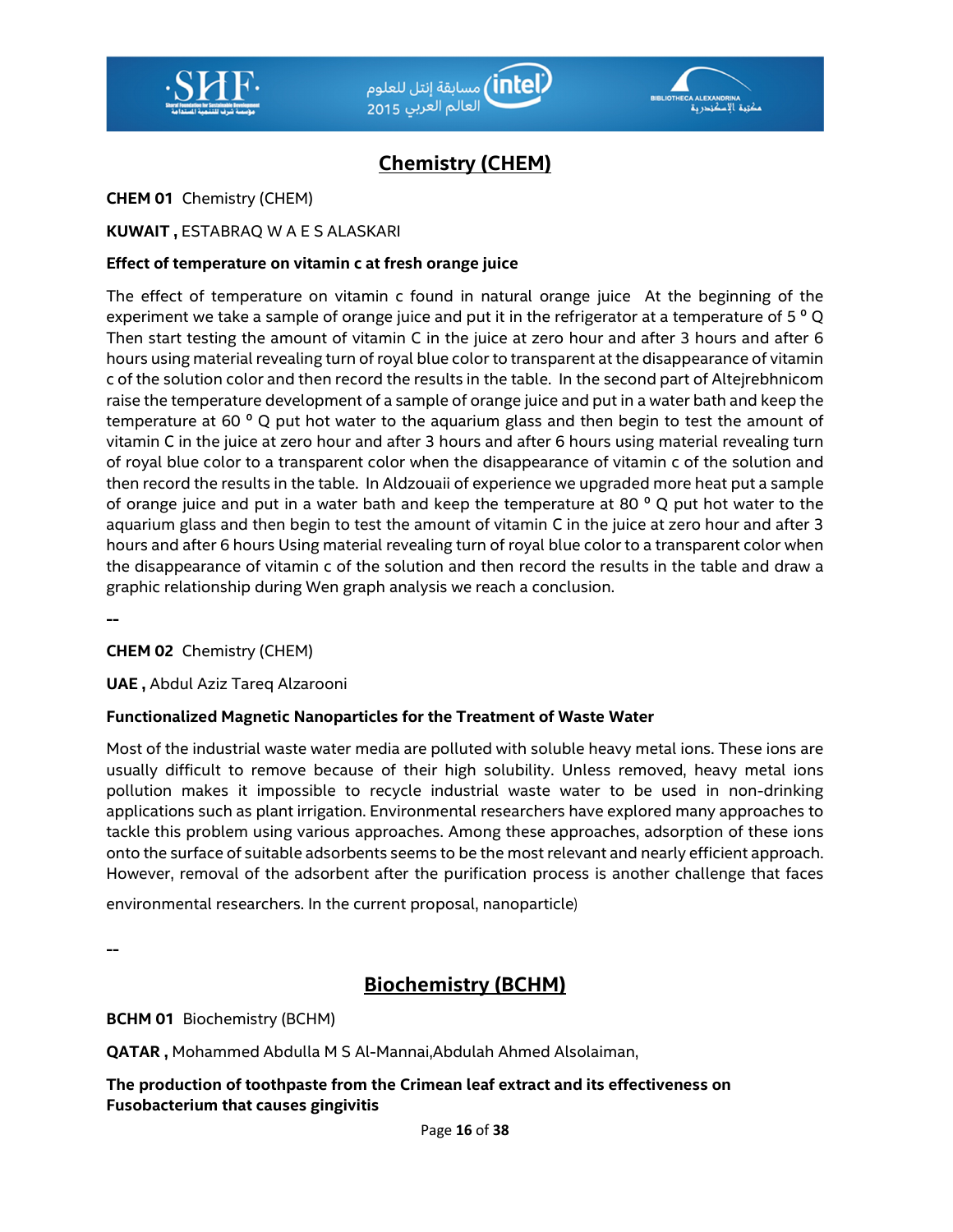



The production of toothpaste from the Crimean leaf extract and its effectiveness on Fusobacterium that causes gingivitis

# **Environmental Engineering (ENEV)**

**ENEV 01** Environmental Engineering (ENEV)

**PALASTINE ,** MUFID F. A. ALAWNA

#### **Wireless irrigation system**

"This system allows the farmer to complete irrigation of crops to the fullest through only one connection, since this communication process activate the system automatically starts the irrigation process, the project contains a timer circuit electronic working to determine the irrigation process time which is determined by crop type and the need of water, the system contains an electronic circuit works as a buoy to prevent operation of the system when the water tank is empty . The main objective of the project is controlled wirelessly by the device which with protection line (Is a line that can not receive a call from the number, but only the owner of the land) Was selected example of a control, water pumps to irrigate crops, where they can control the operation of the water pump to irrigate crops wirelessly from a water reservoir is filled from a main tank and control using an electronic buoy operate automatically. That many aspects of the project and ways to use countless in all areas of life, whether in the areas of industrial, agricultural, vital areas, clean energy and environmental side, so that the use of technology has become in the present day saves time and effort and speed of performance."

**--** 

**ENEV 02** Environmental Engineering (ENEV)

**TUNIS ,** Iman El Nouri

### **Sky Cleaner Atmosphere's Purification from Greenhouse Gases**

The greenhouse gases are harming our environment, especially the ozone layer and our health. That's why we decide to treat them in the atmosphere by sending a flying system to the stratosphere using a stratospheric balloon which reaches the stratosphere and remains fixed in this layer, so we add 4 ventilators to guide it to the polluted areas.It contains a new system we named ATGS (Adsorbing Toxic Gases System), composed of sensors of greenhouse gases to detect their presences and which will set a vacuum cleaner connected to the column that contains the activated carbon for the adsorption. We choose the activated carbon due to its surface area which is available for adsorption. But after a period, it will be saturated when all its pores are filled by greenhouse gases. Thus we will regenerate it at a high temperature. And after a big number of regeneration, it loses its adsorption capability, so it will be rejected in nature which is a principal source of pollution. That's why we decided to valorize these toxic products by transform them into a biogas which is renewable energy source. To conclude, this project can not only eliminate air pollution and save our environment but also we can take advantage of those rare and benefic products. In addition, it respects the main principles of the green chemistry which makes it more important and extraordinary.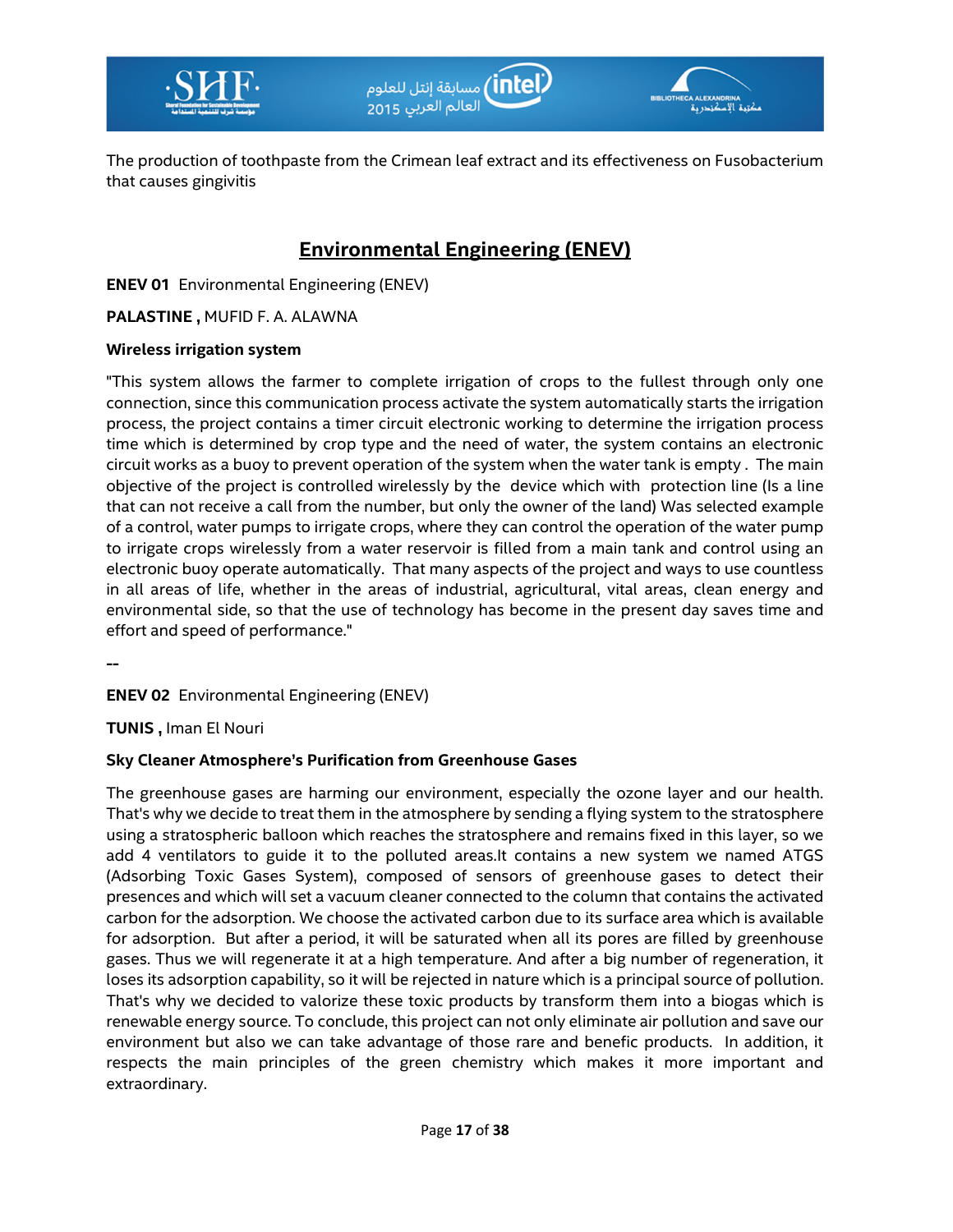



**ENEV 03** Environmental Engineering (ENEV)

**KUWAIT ,** Rataj S H M ALDHAFIRI

## **Can we make friendly soil to environment**?

Agricultural area in Kuwait is a small considered relatively due to us Kuwait desert and warm soil is sandy broken homes, but that did not prevent the development of the agricultural sector to meet at least part of the population need of food reaching self-sufficiency rate of production of the most important plant products 52%, according to statistics in 2004 and deployed in Kuwait 4545 farm total area of 134.535 acres spread over three zones, namely Al-Abdali and Wafra and the Crusades ... After mixing sandy soil loose with other materials it is expensive and unsafe where there should be a follow-up insect and rodent control pesticides harmful to humans and the environment and causes other such that some areas not suitable for agriculture and therefore must have access to alternative methods of agriculture in our country and fill part of the population needing both on the level General or individual .. The question Does the current generation to visualize the post-oil era of alternative energy or agricultural patch

**--** 

**ENEV 04** Environmental Engineering (ENEV)

**KUWAIT ,** ABDULRAHMAN R M M ALJASEM,,

### **Recycling of used tires**

It possesses the State of Kuwait huge number of used tires of about a million and two hundred thousand framework, which causes a problem environmental issues under very large as it more than once a fire has occurred in nearby tire store resulting in the emission of a large amount of toxic gases and harmful require a major effort in extinguishing the fire After the preview of this tire turned out to be in very good condition, enabling us to recycle them in different ways - Action bumpers waves prevent beach erosion 2. Action waterways be a substitute for bridges and wooden walkways charged 3. Many of the other uses

**--** 

**ENEV 05** Environmental Engineering (ENEV)

**OMAN ,** Saif Issa Hammoud Al-farei,Salem Saif Salem Al-farei,

### **Insects and reptiles industry**

 The elimination of insects that do not fly and spread in homes and gardens which are harmful to humans, plants and pets Get rid of creeping animals and rodents The current search problem: The ways to get rid of insects and reptiles harmful and dangerous to humans, pets and rodents has beef searched. In addition, the research did not find a dedicated machine for that issue and we found some chemical pesticides harmful to the environment which not good. The solution steps: The primitive model of the device has been manufacture and test it at such home. The optimum work has been developed until the has reached the current state. The main results of the project: The unique system which has been designed to eliminate the insects and reptiles plane non-hazardous to humans and rodents and pets.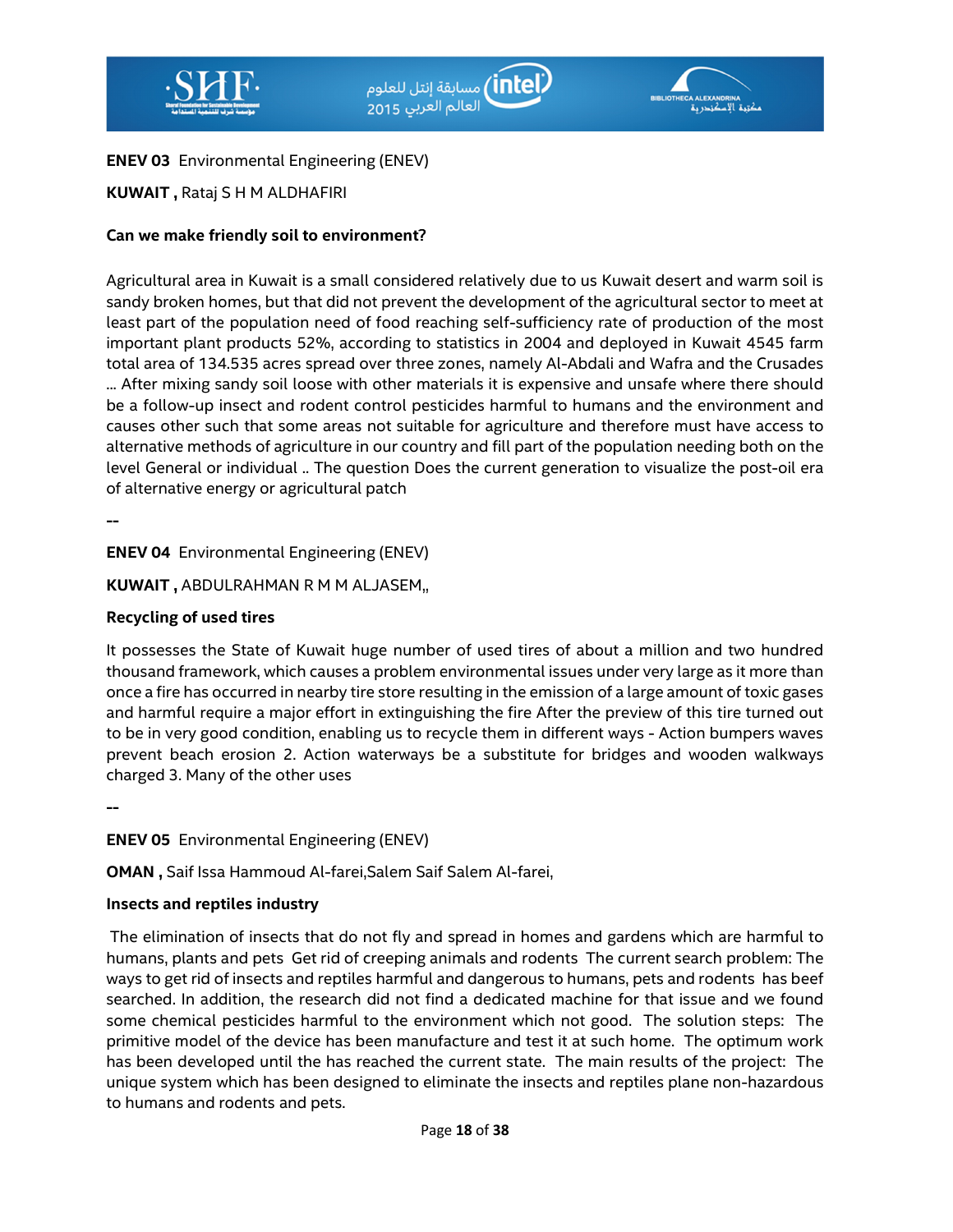



**ENEV 06** Environmental Engineering (ENEV)

**QATAR ,** Mohammed salem M H Abushareeda,,

#### **Project to design a vertical integrated agricultural device**

Project to design a vertical integrated agricultural device

**--** 

**ENEV 07** Environmental Engineering (ENEV)

**EGYPT ,** Yara Abdelwahab Ahmad,Rawan Sayed AbdelRaheem,

#### **Between moringa and ultrasonic sewage can be a solution**

One of the most significant grand challenges that Egypt faces is water concern. Water issue involves inefficient use and contamination of water ,along with the unqualified infrastructure in Egypt. Our project works on exploiting sewage water which represents a main cause for water pollution. Sewage water does not only lead to 4% of deaths in the world, but also it brings most of the diseases found all over the globe. In order to solve sewage water dilemma we chose certain design requirements. Selected requisites start with having economic , efficient , applicable filter, accompanied by having proper number of stages, and using local materials from Egypt. According to these defined criteria, we have designed a solution to recycle sewage water in order to generate new source for nonpotable water. The constructed filter consists of physical and chemical treatment followed by biological treatment. Physical and chemical treatment include 5 stages. These stages are settlement and screening , followed by coagulating with Moringa ,filtering with sand ,besides adsorption and ion exchange with activated carbon and Zeolite. Biological treatment involve shedding ultrasonic waves on the last container which will kill bacteria. After analyzing and experimenting the physical and chemical treatment part ,sand and Moringa were found to remove most of sediments from water. Zeolite and activated carbon were found to regulate PH, along with decreasing turbidity and salinity. Following the construction of ultrasonic circuit ,the circuit worked efficiently. In conclusion, the water produced will be clean enough to be used in irrigation, industry, toilets, washing cars and some domestic uses.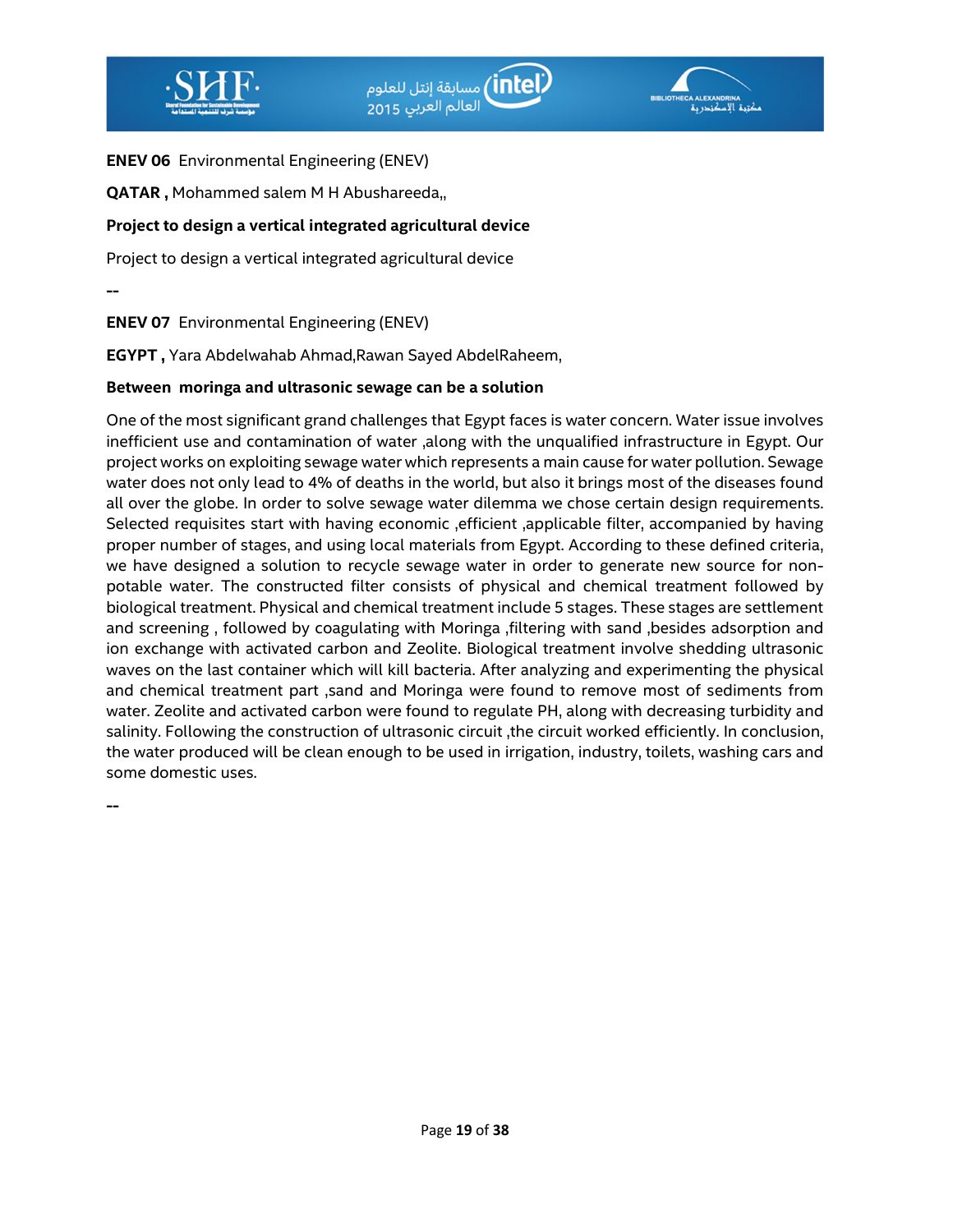



### **ENEV 08** Environmental Engineering (ENEV)

**EGYPT ,** Ahmed Nasser Sayed,,

# **"FBG" Develop and improve the efficiency of biogas production Using a mixture of Methanegensis and Home scale digester**

"Rubbish in all Egyptian cities is increasing year after year , especially with the growing population and size of the rubbish in Egypt could reach 30.2 M tons in 2016 after 2001 reached about 15 M tons according to official figures from the Ministry of Environment (2013,2014 ) , and Rubbish consists of ( 60-70% ) organic materials and also according to the latest statistics released by ( Ministry of Agriculture) Egypt has about 8 million head of cattle produces 93 million kilograms of organic waste per day and also sewage rich in organic matter. Egypt depends on the treatment of organic waste either by burning and can not take advantage of it or burial to turn it into compost to become a benefit for land and agricultural but in the forms of benefit from it in the field of energy and fertilizer also Egypt depends on the digester of Indian-style and Chinese with a cost precious as the desired output size is limited Only a class peasants, and those of technology has some drawbacks, including the longest duration of fermentation and the resulting lack of efficiency of the gas, which affects the electricity generator and reduces its efficiency with continued use, etc. we Search about stimulate microbial activity within the AD next to the provision of essential factors appropriate to increase the reaction rate and reduce the duration of production within the digester. The results revealed that the addition of different strains of Methanegensis exist in a mixture of cow manure and sewage with the increased surface Mod organic with the fundamental factors relative depending on the temperatures that the reaction is faster and production is on the mend, the spectrum due to the simplification of those microbes in AD process related articles the size of the largest to the most basic materials used by the danger effect of life different from those primitive microbes for the production process. And This is done use develop digester small connected biological sewage source ""solid waste"" and using the foods waste at home and at lower cost and higher efficiency and also has the advantage and put it in several different places is not limited to one class only in order to benefit from all class."

**--** 

**ENEV 09** Environmental Engineering (ENEV)

**UAE ,** Shayma ahmed rashed ali bin subait alshemeili,Shaika ali Abdulla bin naser alteneiji,

#### **The intelligent faucet**

The Intelligent faucet Its hot climate of our country and in most cases, especially at noon. When you open the water faucet, the water is very hot and we waste some water while we expect that moderate temperature of the water in order to be able to use. We decided to find a way of reducing water waste, this thought in the following: A triple Valve extension put a sense of heat in the faucet. And when it opens measures the temperature of the water if the water temperature was too hot will come back to the tank, And come down with the appropriate water Body temperature. This speech also applied to the cold water.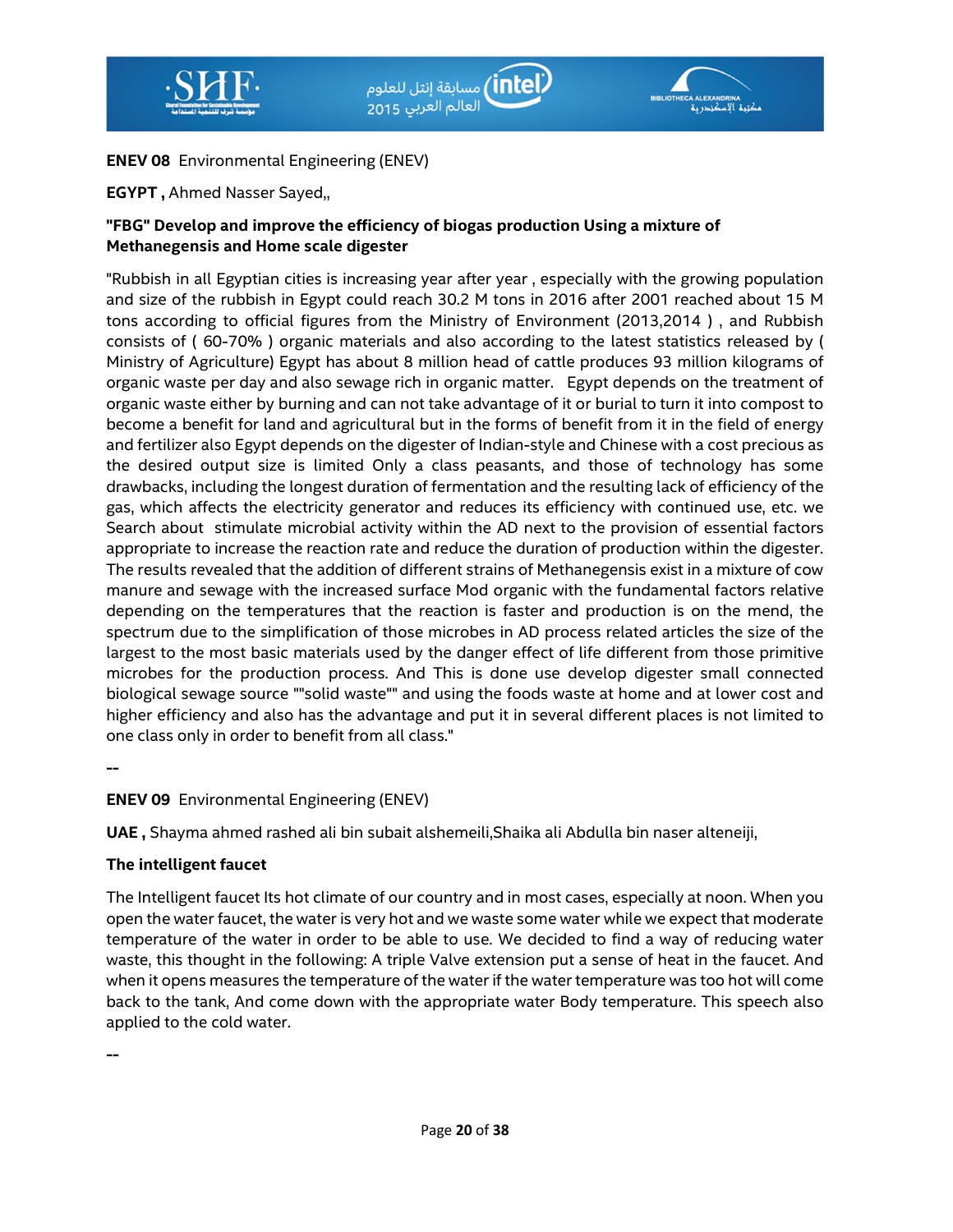



# **ENEV 10** Environmental Engineering (ENEV)

**UAE ,** Maryam Mohammad Al Hashmi,,

#### **The Epilogue of Plasticus**

Project Description: An innovative method of recycling plastics by using plastic bottles with the support of solar energy to transform the bottles into cheap, efficient and eco-friendly modules that can be used as a source of natural lighting and an alternative to electric light. What we do on land affects even the most remote parts of our planet. As we all know, plastic is found almost everywhere and anywhere. Although plastics are a necessity for many diverse products, they can also display a negative effect on our environment. The practice of recovering scraps and waste plastic and reprocessing these materials into new products is called recycling. Recycling plastics are very beneficial to our environment since they can ultimately lead to a dramatic cut to our landfill waste. The target of this project is to find diverse methods of recycling plastics in an attempt to gain an advantageous result in the end. The purpose is to encourage more environmentally friendly ways of eliminating plastics, to stimulate local economics, and to gain a substantial environment. We conducted two hypotheses, the first one states that if the type of plastic used is of high resistance of heat, then the photocell absorption of solar energy will be most efficient. Another hypothesis that we concluded was that if three types of plastics are used, then different intensities of light absorption can be determined. In this project, we will use plastic bottles with the support of solar energy to turn it into an efficient module that can light it up. This method's innovation depends upon its fulfillment of cheap durable and abundant available materials to produce natural lighting allowing the poor access to an affordable eco-friendly alternative to electric light. We will also create a device that will save solar energy for the usage of light produced from the plastic bottles in the night time. This photocell device will also be made out of plastic in order to help aid the reduction of plastic wastes. We will also be experimenting on which type of plastic responds well to the energy of sunlight and its resistance which varies with the intensity of light falling on it. This project is an innovation that redefines plastic recycling for a better and healthier future ahead.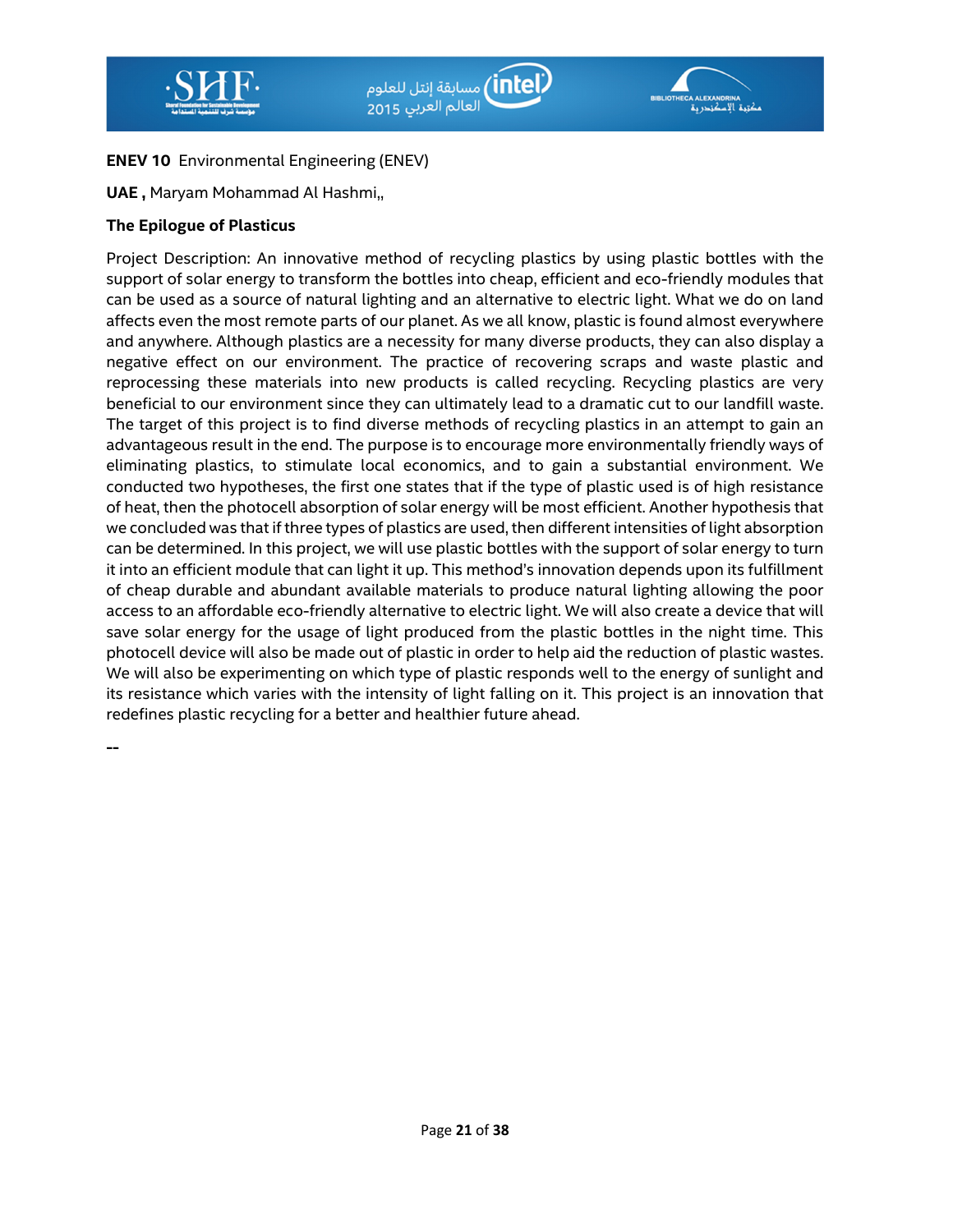



# **Engineering Mechanics (ENMC)**

**ENMC 01** Engineering Mechanics (ENMC)

**JORDAN ,** omar Hani Alamreen,Rashed bassam Alamreen,

#### **use of intelligent systems in renewable energy**

The Kingdom of Jordan suffers from lacking the natural resources which in return helps solving most of the economic problems. And now, it's necessary for us to find new resources of energy, so we need to use the natural methods of the renewable (Inexhaustible) energy such as the wind and the solar energy in order to convert those recourses of energy through the solar cells, special sensors and intelligent Artificial intelligence works to track the position of the sunlight, so the solar radiation falling vertically on the solar cells to give the maximum amount of sunlight o any source of light, converting it into the electrical power and storage the converted power into containers (rechargeable batteries). This method helps reducing the burden of the simple power supplies which uses the petrol in producing the power with their bad effect on environment in general. The Jordanian government as well as the citizens will get great benefits following this project precisely the Jordanian economy. This project has multi functioning equipment and sensors solves the weaknesses of the normal solar cell, as example; in this project, the cell has wipers that automatically cleans the surface of the cell in case of sensing dust or any object effect the full functioning of the solar cell getting the maximum benefit of the sunlight

**--** 

### **ENMC 02** Engineering Mechanics (ENMC)

**PALASTINE ,** MIAR J. A. ABUHELAL,,

#### **Safety Cleaning Device**

"blocks and high buildings are new developments that have started to increase gradually, and they are in almost every city in the world that countries even started to compete to build them. These building are often with glass facades that need to be cleaned frequently, which is usually done in traditional and negative ways. One of these negativities is that it needs laborers, so it's a dangerous job that caused injuries and deaths to many people. So this is why the Safety Cleaning Device is essential,it cleans the glass automatically without needing any laborers. It sprays water and then wipe it. Also there's a wind pump that helps getting rid of dust. Plus we can operate the whole device using solar cells for reducing energy."

**--** 

**ENMC 03** Engineering Mechanics (ENMC)

**PALASTINE ,** ATHAR K. H. ARBAS,HAWAA T. M. SWAILEM,

### **Electric Children Stoller**

the idea of the project came up from the fact that mothers face great difficalty while pulling their childrens (stoller) especially in high grounds or pumby roads and the sitation becomes worse if the mother has twins, so we designed self pollying baby stroller using achargable electric motor. it can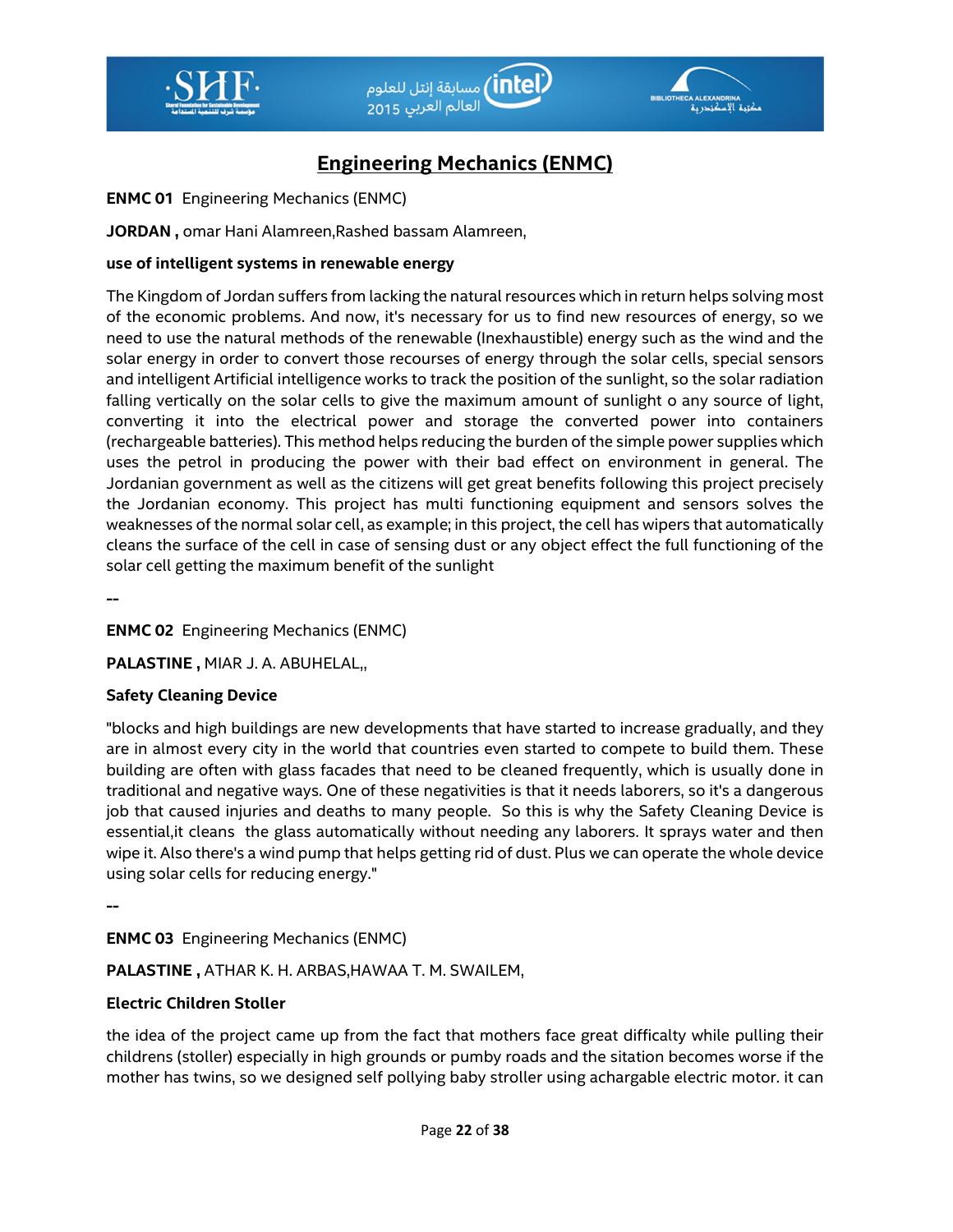



be activated by pressing abutton placed on the handle of the stoller .thecarrage is very safe as it stops copmletely when the hand is off the button>

**--** 

**ENMC 04** Engineering Mechanics (ENMC)

PALASTINE, HUSSEIN QUZMAR,NADIM KAZMAR,

#### **Smart traffic light**

"the project is consisted of three traffic signs on three roads each one has three colored ( red, orange and green) these signs are to organise the traffic on three roads effectively by using a cleaver traffic sign (Smart traffic light) . the cleaver (Smart) sign neglects the allowed time for the (non busy roads ) and the allowance for busy road by using sensors under Asphalt which have high sensitively for cars being on the roads . the project carried out on several steps . the first one was by using simulating program ( proteus) , then the project was carried out on atrial board after make sure that the circuits one in right order the project was finally carried out on a copper board and the circuit was installed on its final sketch . the project depends on controller ( PIC 16F877A )and (4MHZ) frequency and ( Inductive Proximity Sensor Switch NPN ) sensors. where three sensors used on three roads and this type of sensors is usually used to identify the place of metals on 0.5 mm space ."

**--** 

### **ENMC 05** Engineering Mechanics (ENMC)

**KSA ,** KHALID ABDULALIM ALZAID,,

#### **Prototyping a Compact Multi-Format Optical Transmitter for Next Generation Regional and Long Haul Terabit Networks**

The last two decades have seen 60% annual growth rate (AGR) in the global IP traffic and it is expected that the AGR will keep the exponential growth in the next five years. Recent advances in digital signal processing enabled the implementation of the dual polarization (DP) optical coherent digital receivers, which substantially improved their performance. The goal of this research is to develop a prototype of a compact superchannel flexible DP M-ary quadrature amplitude modulation (MQAM) optical transmitter and demonstrate its reconfigurability to accommodate baud rates ranging from 8-32 Gbaud∕s to achieve 1 Tb/s and beyond using the same hardware. The research work consists of three phases; Phase I is the study of transmitter electrical and optical parts; Phase II investigates the potential configurations for frequency comb generator circuit; Phase III deals with the superchannel experimental prototype. The results obtained so far are pertaining to phase I and phase II with some preliminary experimental validation pertaining to phase III. The experimental results show that the measured component characteristics are matched with the components specifications data sheets. Additionally, the designed frequency comb generator was able to create up to 9 optical subcarriers with flat gain of 0.5 dB amplitude. Transmission over optical subcarriers has been attempted using standard optical transmitter. These results show promise towards the generation of a variable data rate up to 1Tb∕s. IEEE and ITU-T standardization effort considered these data rates to appear around 2017, and are intended for Next Generation Regional/Long-haul Networks.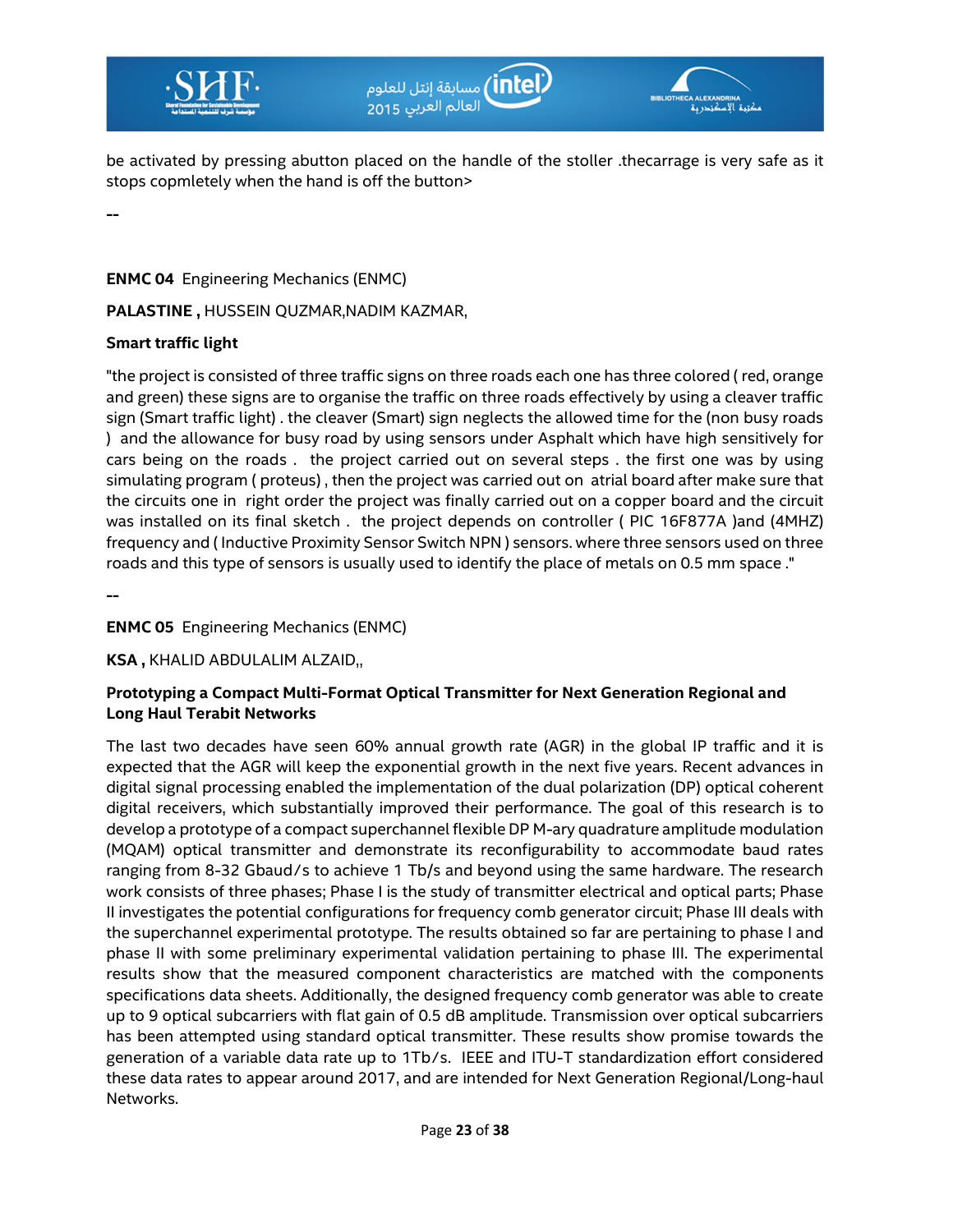



#### **ENMC 06** Engineering Mechanics (ENMC)

**OMAN ,** ALzahraa MohammeD Hamed ALhusslnl.,,

#### **AUTOMATIVE PAVEMENT**

Introduction: The various holes in the streets that may affect the vehicles, makes us to introduce "automatic pavement" as a model that would help solve the problem of accidents and technical breakdowns in vehicles and traffic congestions. The holes in the old and new paved streets that would subject vehicles to accidents and breakdowns. How can we rehabilitate the holes in the new and old streets to avoid accidents and breakdowns as soon as possible? Project Objectives: •

Providing solutions to the problem of holes in streets •Serve the society to find a safe way to avoid accidents resulting from street holes and vehicle breakdowns. Idea: Introduction of a system to fix street holes to avoid accidents and breakdowns. Recommendations • Need for continuous maintenance of the automatic pavement truck. •Provision of trucks that work continuously in each Wilayat. • Continuous follow-up of streets by the competent authorities. Conclusions The project idea received the applause of the majority of questionnaire population. the results were as follows: 1. The majority of the sample supported the solution intimated in the questionnaire (automatic pavement truck). They asserted the need for that and the role of the project in reducing the accidents and breakdowns. 1. The majority of the sample agreed that the technical and design errors during pavement increase the probability of future holes.

**--** 

### **ENMC 07** Engineering Mechanics (ENMC)

**UAE ,** Mohammad Abdulla Abdulmalek,Saif Yaqoob Al Shamsi,Khalid Khalid Anwahi

#### **Mechanical Neonatal Ventilators**

Mechanical neonatal ventilator is a low cost device that performs the essential duties of an ordinary ventilator in order to save the lives of premature babies and those born with breathing conditions that need these devices to get through their most difficult early weeks. Mechanical neonatal ventilators can cost tens of thousands of dollars each, a price that's out of reach for many impoverished areas of the world. Premature babies and those born with breathing conditions often

desperately need these lifesaving devices to get through the most difficult early weeks.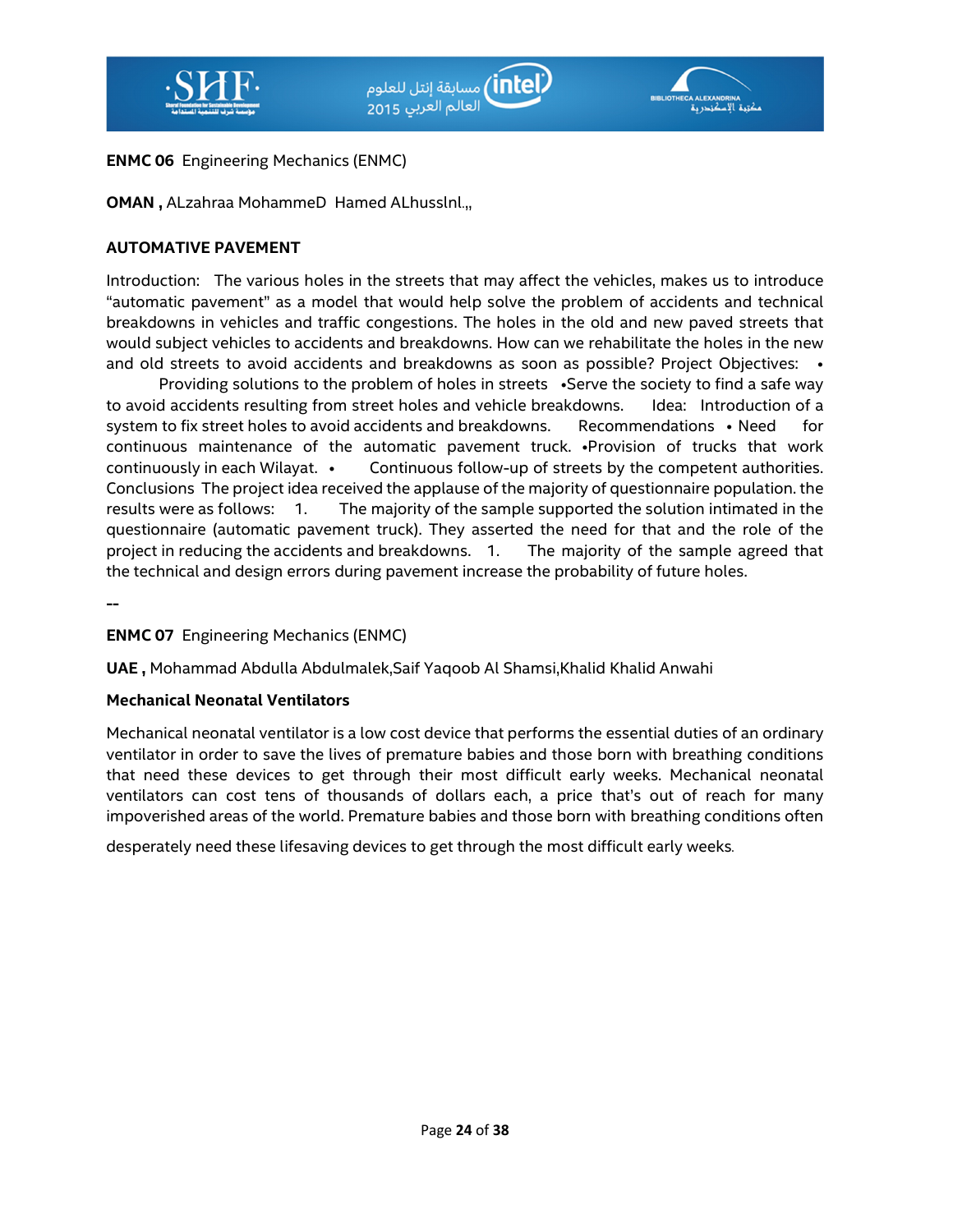

## **ENMC 08** Engineering Mechanics (ENMC)

**EGYPT ,** Mohamed Mahmoud Zidan,Taher Sobhy El Sayed

#### **Smart Machine**

Faces many of the owners of nurseries big problem in the process of sowing seeds, this process requires a lot of manpower. Either the time it takes working a great time in the cultivation of one unit where take him much effort and it affects in the production process so we searched to find a solution to this problem and we reached progeny seed inside greenhouse providing manpower and effort and time spent and thus underestimate the actual cost of the transplant alone machine has been designed by and through this research we worked on improving the performance of Machines seeding used inside greenhouses and combining the processes of Bottoming seeding and development of industrial soil

**ENMC 09** Engineering Mechanics (ENMC)

**UAE ,** TALAL ABDULAH FADHL ALGUMAEI,ADEL SAEED ABDULAZIZ ALSAFRAN ALHAJERI

#### **Home Automation Power saving**

The main idea is : We use a sensor to detect human body presence not PIR motion sensor Turning AC to Economy power saving or turn off due to presence of human Controlling this option due to what we intelligent selection throw Web Even we can control more thing like light,,, etc. The benefit Reduce the electricity consuming. Reduce carbon footprint (reduce emotion of CO2). Reduce load in electricity generator in rush hour. Reduce the bill amount from 20% to 80% due to duty cycle of presence people in location, and intelligent options we select throw Web. Integrated climate protection with tangible added value Also use for safety & security system.

**--** 

# **Systems Software (SOFT)**

**SOFT 01** Systems Software (SOFT)

**TUNIS ,** Tarek Aloui

### **Using fake dictionaries in cryptology to develop a more secure cipher**

In this research, I introduce a new block cipher mode inspired from human languages. In fact, this algorithm makes fake dictionaries from past communications, which are a data base of a fake language only understood by the allowed computers so that the eavesdropper cannot know the real content of the messages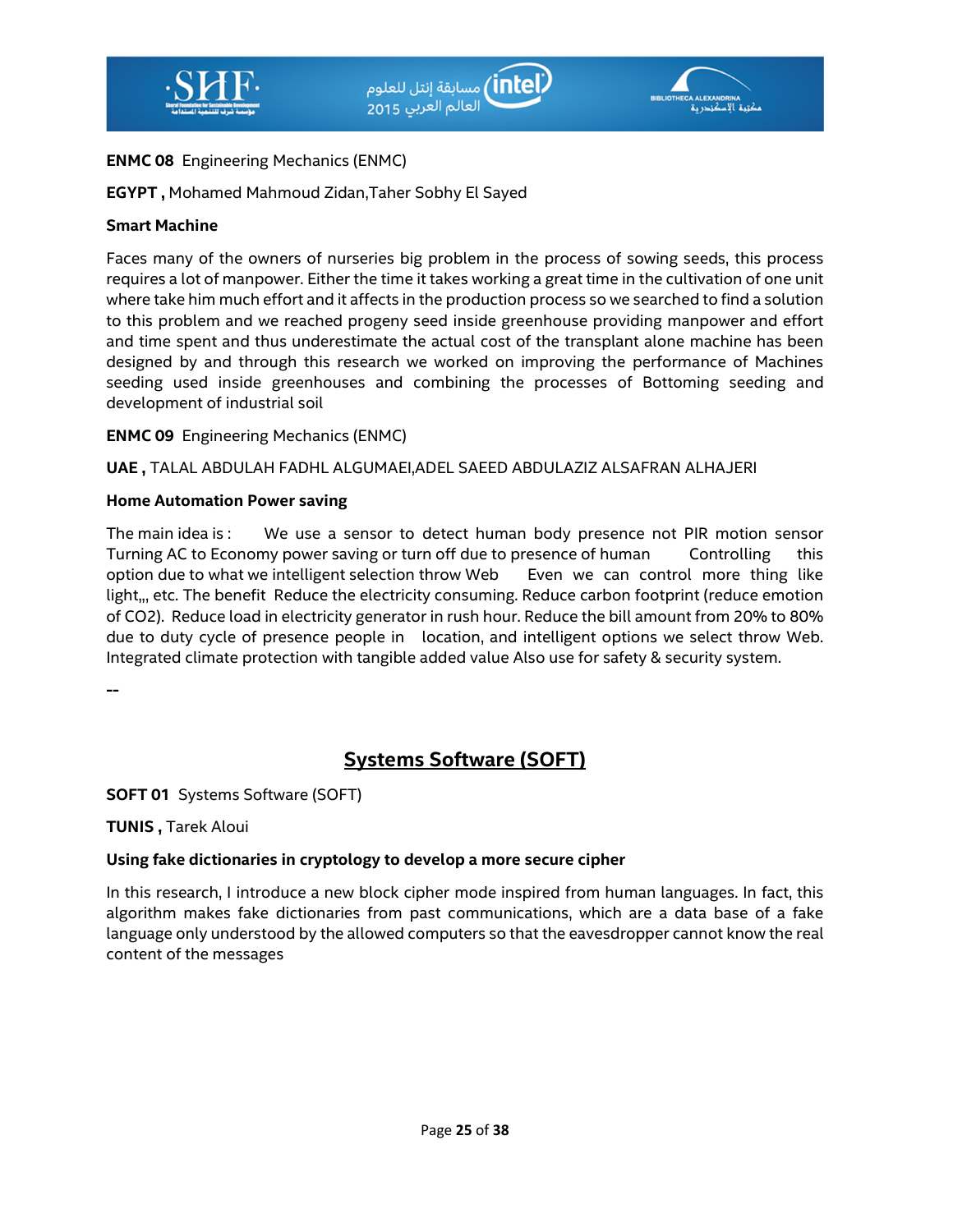



**SOFT 02** Systems Software (SOFT)

**QATAR ,** Shaikha Ali A A Al-Mannai,Dima Ibrahim Musa

### **Permanent AC for parked Car**

Permanent AC for parked Car

**--** 

# **Materials Science (MATS)**

**MATS 01** Materials Science (MATS)

**KSA ,** waleed khalid seddiq

#### **Creating an Expedient Manufacturing Technique to Improve the Quality of ZnO Nanorods to be Used in Optoelectronic Applications**

Industry efforts have been focused on the synthesis and modification of ZnO nanostructures for different applications such as electronic devices. Different forms of ZnO nanostructures such as nanowires, nanotubes, nanorods, and nanotetrapods have been fabricated using different methods. However, these methods require ether high temperatures or long time process and have frequently resulted in poor quality and shape. The present study focused on producing ZnO nanorods using a simple route in a very short time. Highly pure well-shaped ZnO nanorods were produced in five minutes by using a microwave oven. The first step of procedures was mixing the materials (Zinc nitrat + KOH ) that used to make ZnO nanorods together and mix it with distilled water , and then stirring them for 30 minutes, after that putting them in microwave oven for 5 minutes with 750 watt. The ten grown samples were characterized by a field emission scanning electron microscopy (FESEM) and X-ray defecation (XRD) The absorption and photoluminescence spectra (PL) were studied in more details. FESEM images show nanorods structures with diameters in the range 30-70 nm and lengths around 0.4- 1μm. These nanorods have well-defined hexagonal shapes at their ends. The grown nanorods have almost uniform size distribution. This approach could provide highly pure, wellshaped ZnO nanorods in a very short time, which might be useful for high performance ZnO based optoelectronic devices including all electronic devices

**--** 

# **Computational Biology and Bioinformatics (CBIO)**

**CBIO 01** Computational Biology and Bioinformatics (CBIO)

**TUNIS ,** ANIS JEMEL

### **Using EEG and machine learning in the reconstruction of visual patterns from the brain**

The human eye is technically the best camera in the world. However, its data is inaccessible by machines. Our project aims to use data in the form human electroencephalograms to recognize the visual input received from the human eye. The recognition method is made using multiple machine learning algorithms (k-Nearest Neighbors, Support Vector Machine and Artificial Neural network) as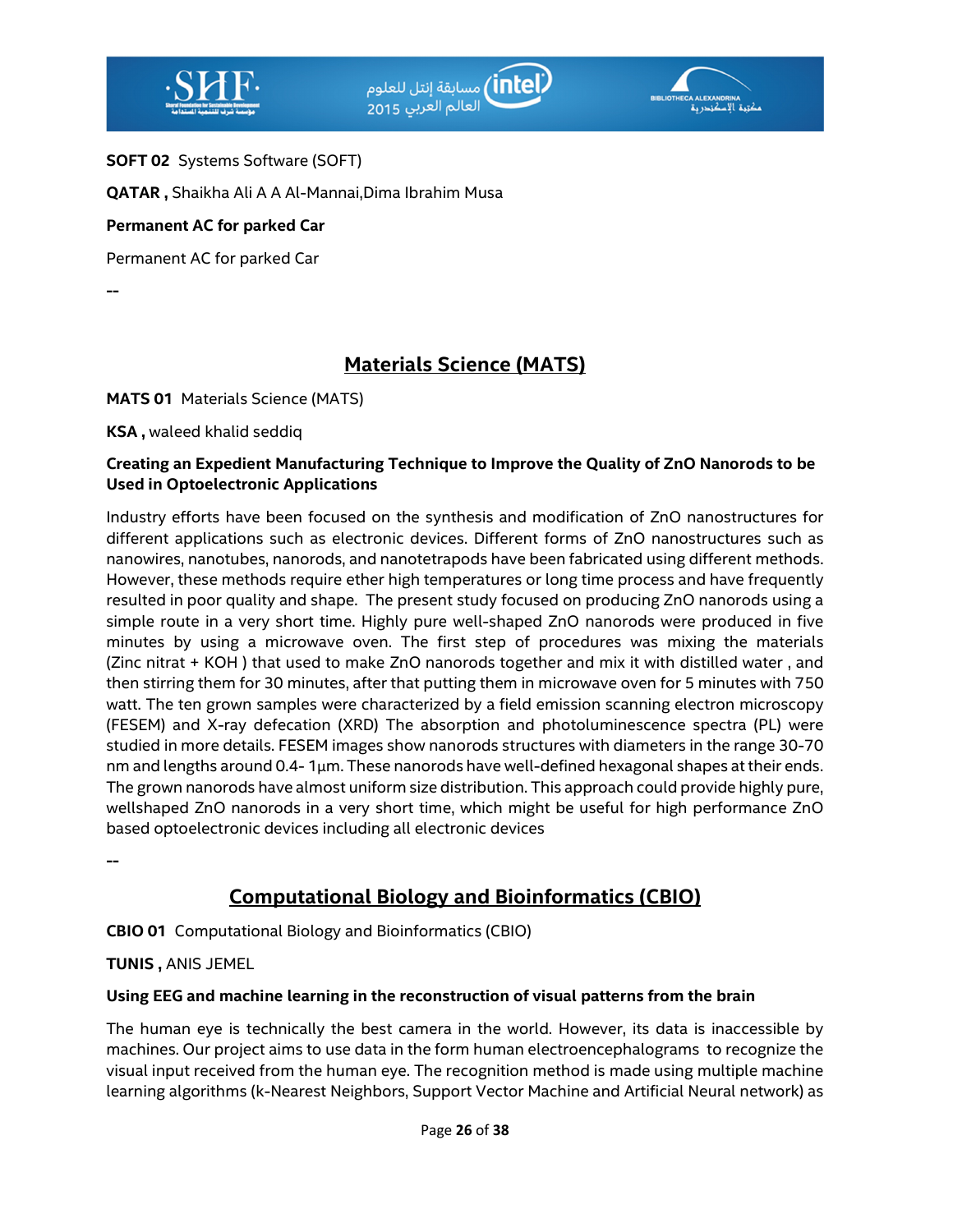

a base. The data processing was optimized using cross- validation, a dimension reducing pipeline of analysis to filter out redundant dimensions (features), and a Genetic Algorithm to synthesize new dimension weights to be tested. A comparative study is established to compare the efficiencies of different classifications to come up with the best algorithm to identify visual perception. The experiments from which the data would be withdrawn incline in complexity, starting with a proof of concept, in which patients' entire field of vision would be completely filled with a uniform color. Then we consider expanding the field of view to a multi-pixel grid, further approximating visual perception. The applications of this study go from the arts all the way to intelligence.

ر <mark>intel)</mark> مسابقة إنتل للعلوم<br>العالم العربي <sub>2015</sub>

**--** 

**CBIO 02** Computational Biology and Bioinformatics (CBIO)

**QATAR ,** Ghanim Ibrahim J A Al-Mansouri,Hussam Ait Al-qadi,

**"Innovative game software for the improving the four English language skills for non-native speakers"** 

How to support people non-native speakers

**--** 

**CBIO 03** Computational Biology and Bioinformatics (CBIO)

**QATAR ,** Ali Abdulla A S Al-Kuwari,Mohamed Nabeel M N Al\_Emadi,

#### **Implementing assistive communication system for an individual with severe motor disabilities based on Hybrid brain computer interface (Hybrid-BCI).**

Implementing assistive communication system for an individual with severe motor disabilities based on Hybrid brain computer interface (Hybrid-BCI).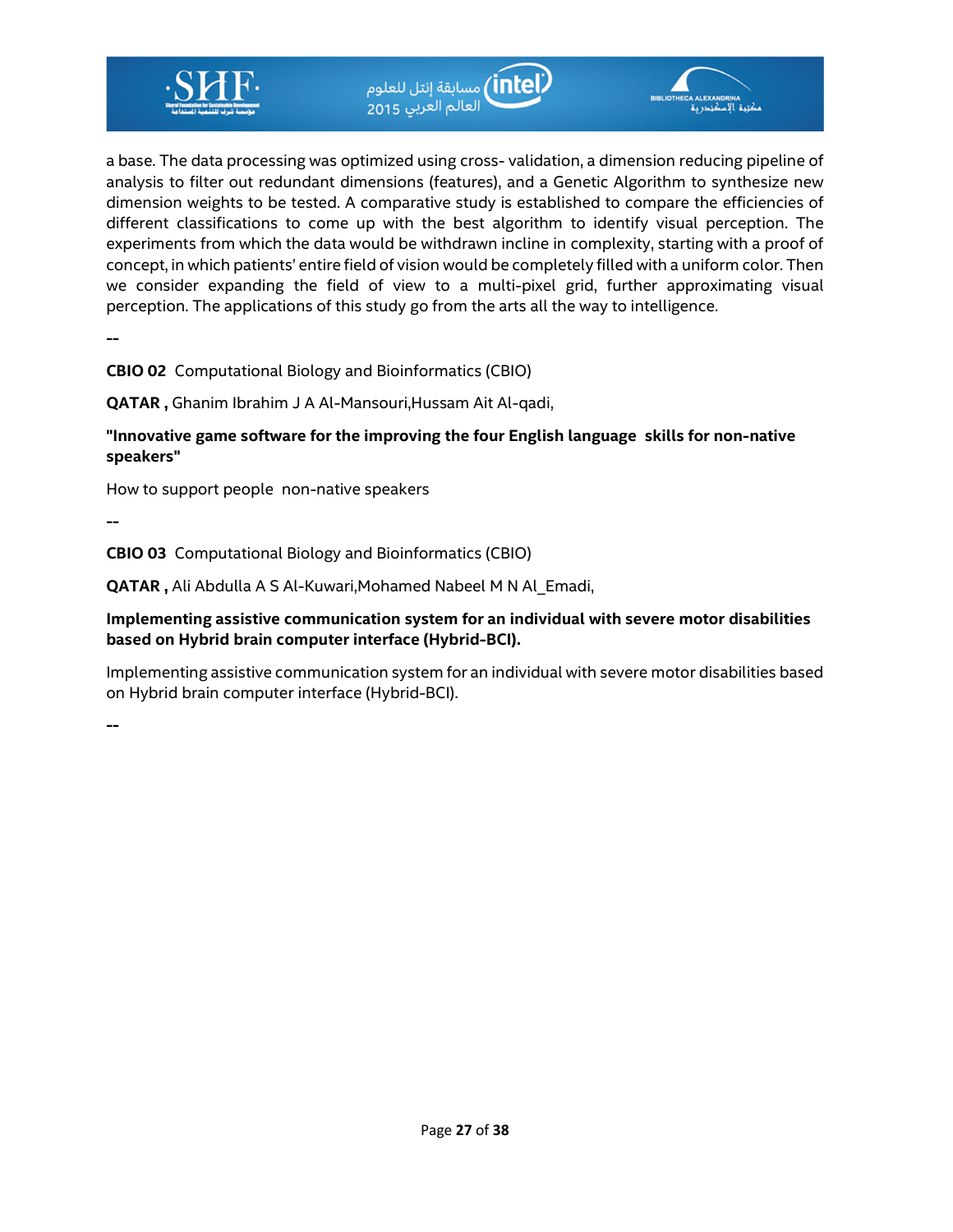



# **Microbiology (MCRO)**

**MCRO 01** Microbiology (MCRO)

**KUWAIT ,** zianab ahmed saleh mesri

#### **How can the beneficial bacteria affect the dairy after expiration**?

The dairy products such as yoghurt and great economic nutritional value, as it is one of the essential elements of daily meals in the task of the human being. And probably noticed a lot of the existence of specific dates for the validity of this milk (yogurt) on cans ... These dates refer to the validity of these food products for humans May come to the reader's mind that the validity of yogurt (yogurt) as soon as the end product becomes harmful to human health and that he should get rid of it immediately so as not to cause the injury or illness. But we found through the implementation of this research that there are many circumstances control the validity of these products such as Period in which they passed on the validity of the end of yogurt (yogurt), in addition to the surrounding environmental conditions, a temperature and humidity. We can search through this transfer of interest for each person consumes dairy products (yogurt) and spread awareness about Ally ability to take advantage of them if they expired for a period of time not exceeding a simple two weeks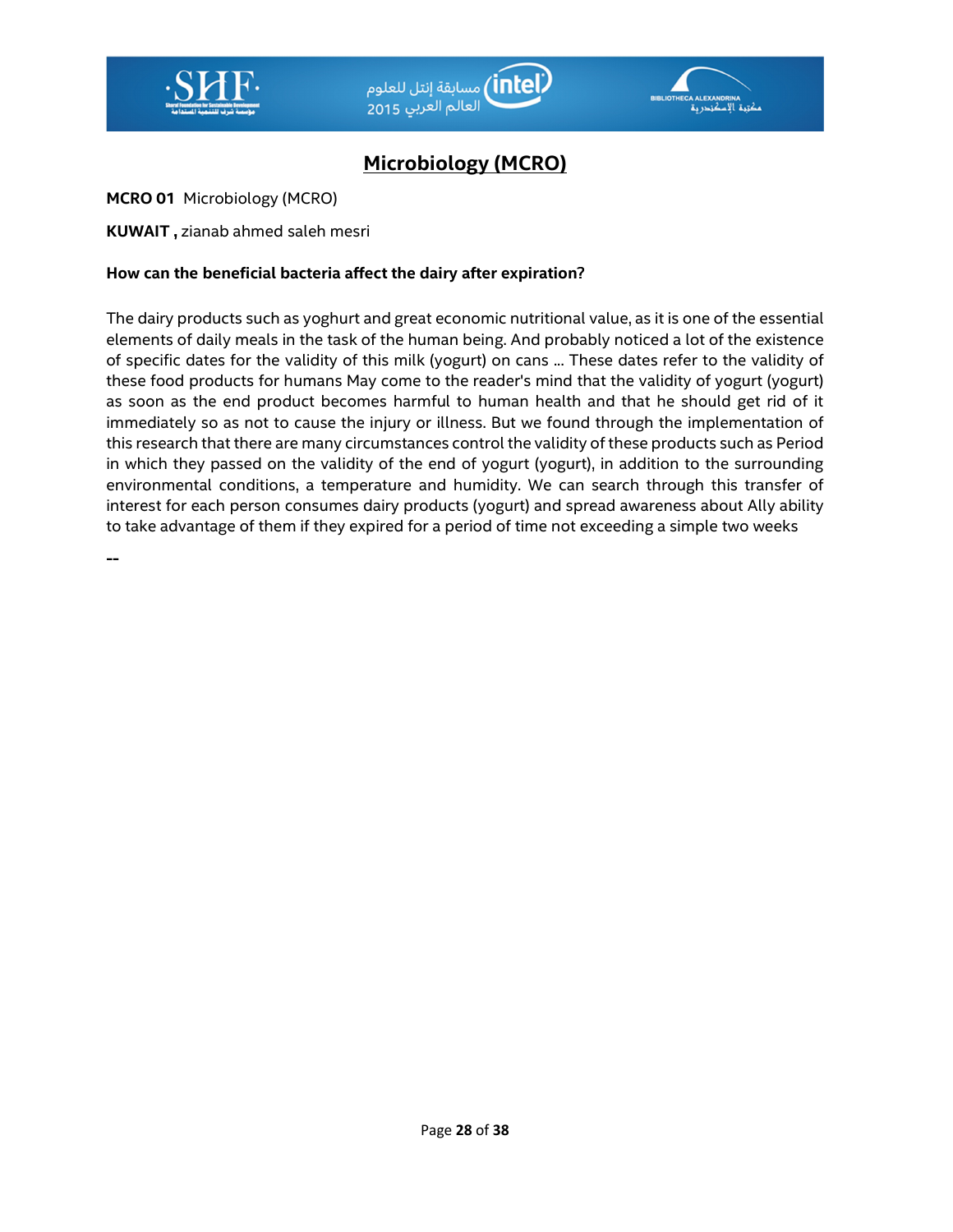



# **Earth and Environmental Sciences (EAEV)**

**EAEV 01** Earth and Environmental Sciences (EAEV)

**JORDAN ,** Rafat omar Yousef Al-Dmour

#### **AIR FILTERING DEVICE**

I have made it clear the results of the studies in a large number of the countries of the third world that the concentration of greenhouse gases, which is within the normal level and does not pose any danger to the warming but the preventive actions that can be taken to reduce the emission of pollutants on ways to protect the environment, from the heat that will lead to a reduction of the proportion of pollution in the local environment and thus maintain the public health, as well as the other benefits of rationalization of energy consumption and save money and improve the health situation Hence the idea in the design device to absorb these gases in air in water and pumped into the air by using solar energy , where gas pressure with water dissolved which then separated in pipeline overpressure fresh air is used to generate electricity. Buffering gases is the oxides of acid when it melts in water is working to reduce the degree of acidity and low percentages of acidity evidence that the device is to look at the largest sink of harmful gases in the atmosphere.

**--** 

#### **EAEV 02** Earth and Environmental Sciences (EAEV)

#### **PALASTINE ,** RAMA W. N. HETHNAWI

#### **Healthy Water Tank**

The project aimed at designing a healthy water tank, safe ,and free of contamination resulting from the sediments and salts dissolved in water, which might cause a number of diseases for the human being. The idea of the project emanated from the problem faced by the residents of Jenin province, is the presence of a large amount of sediments and dissolved salts in the water at the moment it reaches the water tanks, especially after the water cuts for several days due to water scarcity in the province. The project was based on several assumptions including: increasing the proportion of sediments in running water inside the pipes increase the proportion of dissolved salts in, and therefore an increase in the conductivity of electricity, and cause an increase in the likelihood of water contamination, in addition to the water cuts in pipes for long periods increases the sediments within . Descriptive approach was used to collect information and data related to the topic of the project ,and look at previous studies, then the scientific method was used to see the relationship between the project variables, then the design and implementation of the project starting from drawing the block diagram and identify its components and ending its final form . To achieve the project objectives, a healthy water tank was designed that discharge the water flow at the moment it reaches from the main line of the water company for 5 minutes and use water to irrigate crops to get rid of the sediments, and after five minutes the flow of water diversion into the healthy water tank to fill it at a specific level that it is controlled by electric float, and in the event of contamination after a sensor and control circuit works, the owner of the tank immediately notice the occurrence of water contamination by flashing a red light, and at the same time he receives a call to inform him that the water has been contaminated. The importance of the project is to provide a safe and healthy water, in addition to the speed of informing the owner of the tank for contamination in the water to prevent disease, as well as rationalization of water consumption through the use of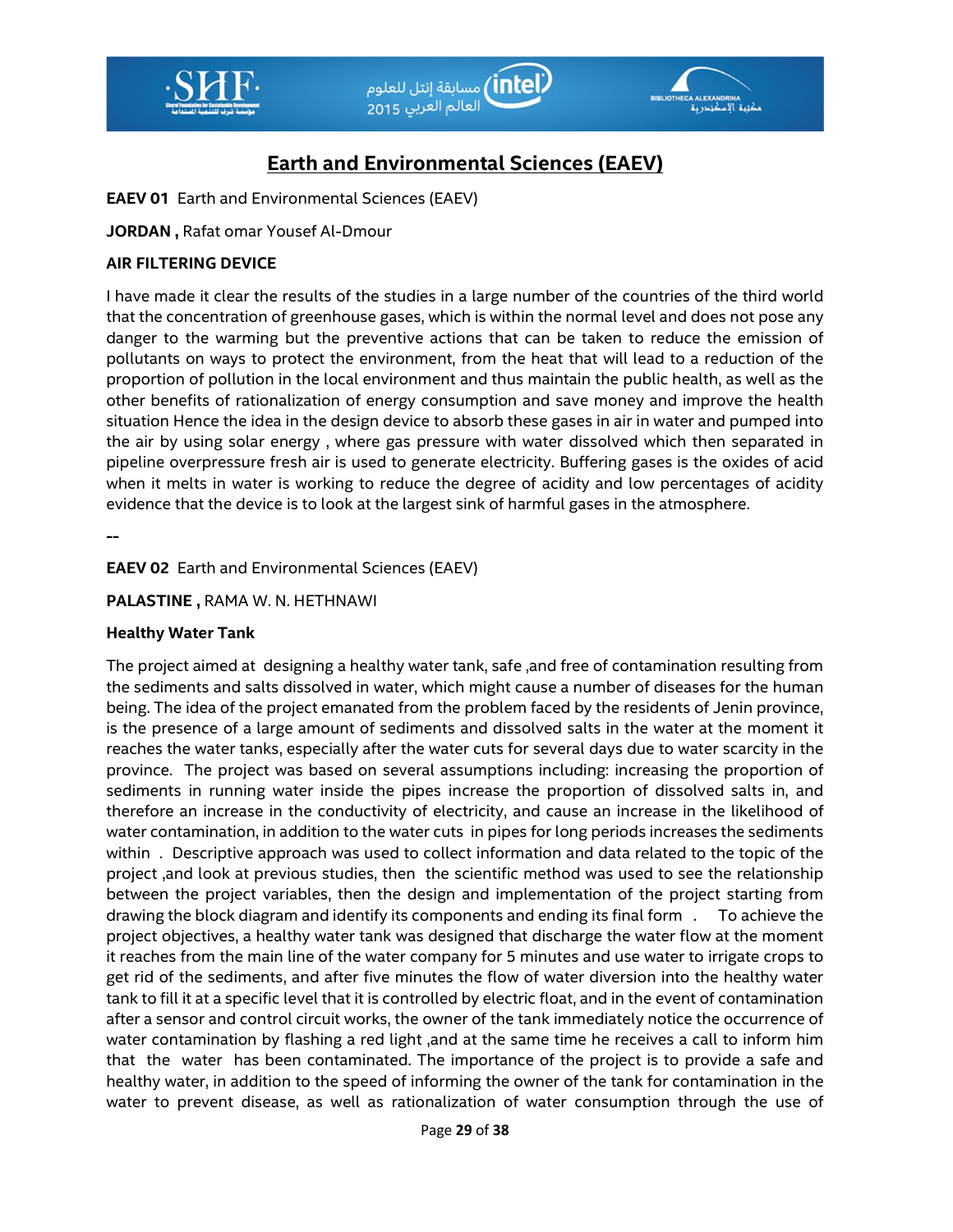

contaminated water to irrigate crops. The project is classified as environmental healthy project, and at the same time classified as electronic and control project, combining its components in a number of pieces of plumbing, and number of electronic circuits and wireless communication systems . The project concluded that the increasing of the sediments proportion in the water increases the proportion of dissolved salts, thus increasing the conductivity of the water and decreases the electrical resistance, then increasing the likelihood of contamination, in addition to the continuity

of water flow in the pipes reduces the sediments accumulation inside it.

**--** 

**EAEV 03** Earth and Environmental Sciences (EAEV)

**KSA ,** REEMA SAAED M ALZAIDI

#### **Developing a Novel Water Treatment of Organic Pollutants Using Multi-Walled Cabon Nanotubes and Nanographene**

Organic Pollutants (OPs) are substances that pose a risk of causing adverse effects to human health and the environment. This research focuses on the remediation of polluted water from organic pollutants using nanomaterials such as Multi-walled carbon nanotubes (MWCNTs) and nanographene (NGs). The morphological structure of MWCNTs and NGs was studied using a scanning electron microscope and showed that carbon nanotubes exist as entangled multi-walled nanotubes with nano diameter, whereas NGs exist as transparent overlapped sheets like nanoplate structures. The results showed that methylene blue dye (MB); representing the organic pollutant, was removed within few minutes from solution by both MWCNTs and NGs at ambient conditions. The physical modification of NGs was investigated through two routes; by adsorbing Cu(II) on the NGs surface to produce NGs/Cu(II), and by mixing NGs with Cu(0) nanoparticles to produce NGs/Cu(0) nanocomposite. The results showed the great ability of NGs/Cu(II) in comparison with the pristine NGs and NGs/Cu(0) nanocomposite. The removal efficiency of the NGs/Cu(II) was investigated using five different environmental samples spiked with MB; well water (WW), deionized water (DW), Red sea water (RSW), treated waste water (TWW), and tap water (TW). The results showed that NGs/Cu(II) were able to remove most of the MB, 80.0%, 95.0%, 68.0%, 87.0%, and 91.0%, from the WW, DW, RSW, TWW, and TW; respectively. Hence, carbon-based nanomaterials showed a great potential as promising adsorbents for the environmental remediation of polluted water from organic pollutants.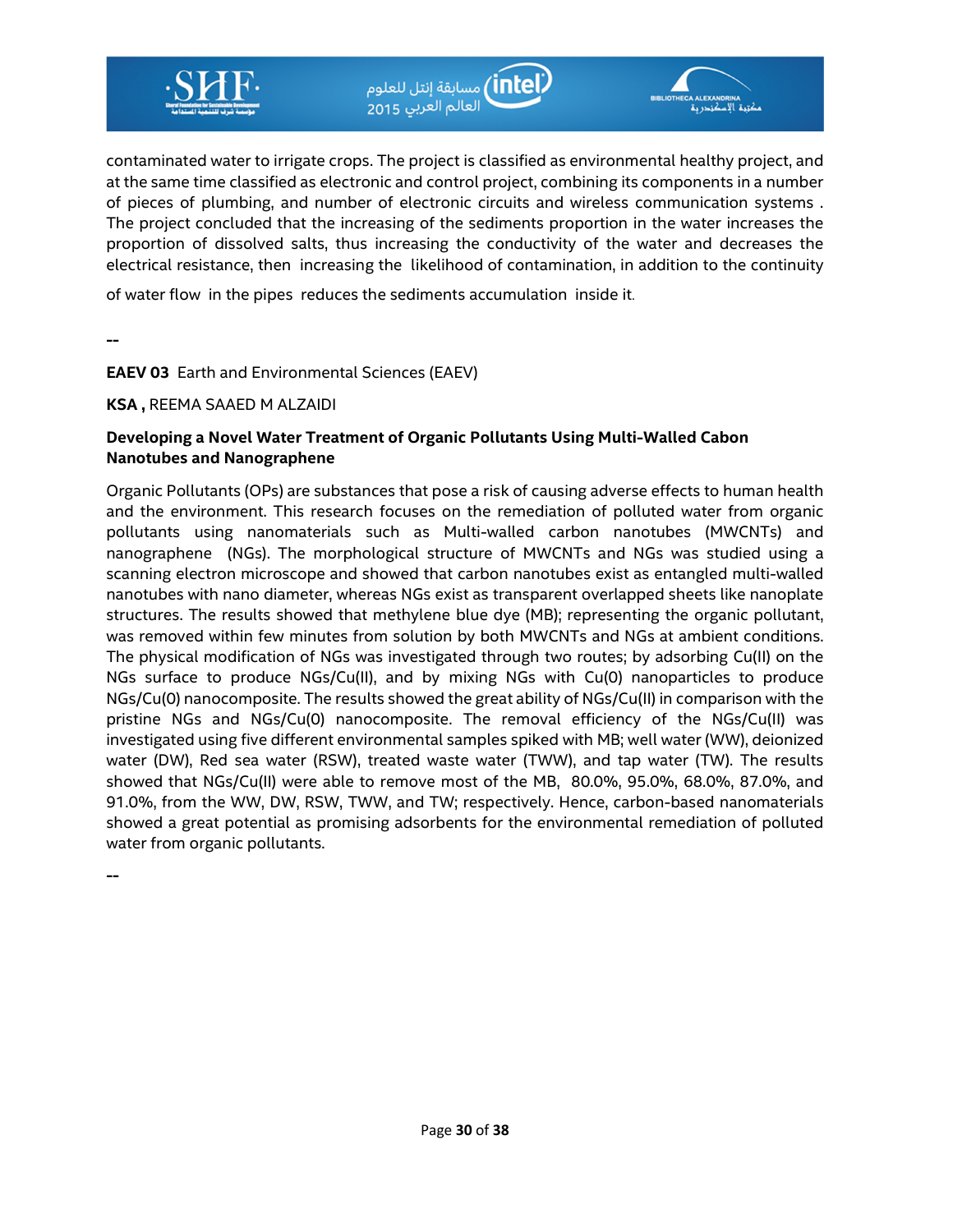



# **Animal Sciences (ANIM)**

**ANIM 01** Animal Sciences (ANIM)

**KUWAIT ,** SULTAN K J M ALANEZI

#### **The effect of different colors and used for fodder on the chicken's behavior during the period from age to seven days**

Got a researcher on the idea of scientific research through observation on the bird's ability to distinguish different colors, as well as to distinguish them attractive colors and particularly male ones, were selected this scientific research to study any colors you prefer chicks and the extent of different colors from the behavioral side effect, and on this basis The aim of conducting scientific research and the development of the hypothesis determine, where researchers assumed that in the case of color pots that provide nutrition for chicks change the feeding rate varies according to their degree of affinity for the color of the user. Then the researchers to search the background processing process, by visiting the public library and Internet search to gather sources and scientific references before you start to study this hypothesis experimentally, where were identified five different colors in the experiment, namely, (blue - red - white - green - orange) and that in order to note any of them have a greater impact attractive to chicks. After that, the application of the experiment by placing colored pots five-mentioned color in an open place, taking into account that the feed and water escorts the same amount at each color, were brought to the chicks until saturation, with the results recorded in the table with the measurement of temperature and humidity The first day, taking into account that the distance between the various pots equally among all the colors with the stability of temperature and humidity and the rest of the variables in the place in which it conducted the experiment. This has been to repeat the experience for 7 consecutive days, taking into account the results recorded with the relocation pots and switch colors at random every day, where the results showed that the chicks prefer eating at pots in red more than other colors, followed by the color orange was the conclusion confirms what has been imposed at the outset that the chicks are affected by different color and more attracted to the colors red and orange.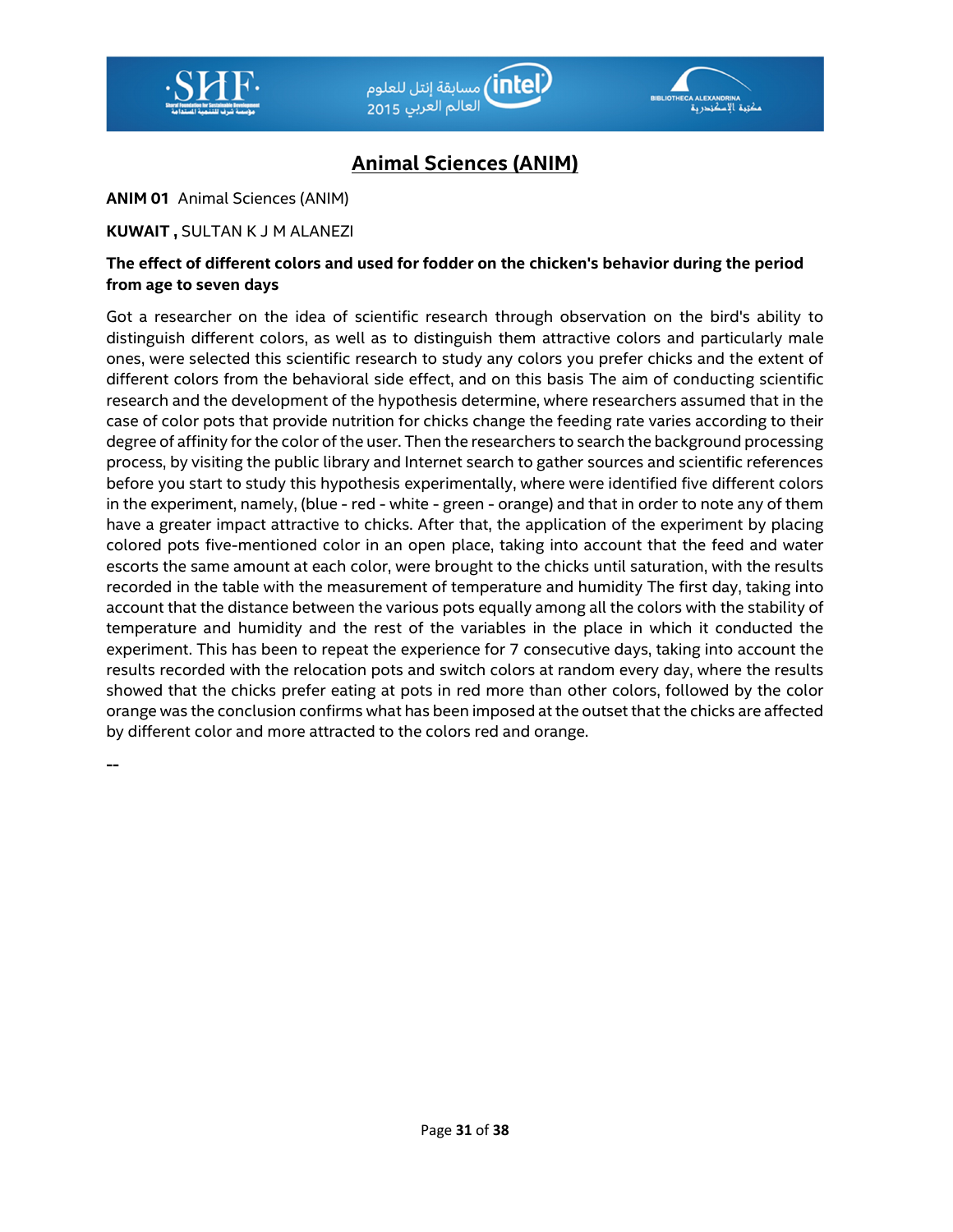



# **Biomedical and Health Sciences (BMED)**

#### **BMED 01** Biomedical and Health Sciences (BMED)

### **JORDAN ,** SARA OSAMAH AHMAD ALOMARI

#### **Temperature alarm device for diabetes and autism patient (TADD)**

This device is used to alarm diabetic people to the symptoms that pose a threat to their lives without their knowing it . these symptoms may raise the body's temperature within 5-15 minutes. When This device is turned on ,it takes the temperature of the room and the body and the air and the atmosphere 10 times. Then it measures the mean of these readings , so if the temperature rises above the normal rate , it will sound the alarm.

**--** 

**BMED 02** Biomedical and Health Sciences (BMED)

**KSA ,** Yasmeen Zaki H AlSaif

### **GVHD Prophylaxis: A Novel Approach for Using the HCMV Glycoproteins to Downregulate MHC Class I and Class II Antigen Presentation Pathways**

Graft Versus Host Disease (GVHD) is an immune-mediated disease and a complication of allogeneic Bone Marrow Transplants (BMT). It develops in between 20 to 80% of those who've undergone a BMT. The Major Histocompatibility Complex (MHC), also known as Human Leukocyte Antigens (HLA) in humans, is a determinant of GVHD. It's known that differences between donor and recipient MHC initiate the disease, as the immunocompetent cells of the donor marrow recognize the cells of the immunocompromised host as non-self, thus commencing an immune response. The Human Cytomegalovirus (HCMV) is a member of the herpesvirus family that has developed strategies to escape the immune response. This research develops a systematic review leading to a novel approach of using the HCMV glycoproteins US2, US3, US6 and US11 to downregulate MHC classes I and II, and hence prevent GVHD from developing in patients having an allogeneic BMT. An inclusion criterion has been applied to 620 studies from PubMed, Epistemonikos, and Google Scholar. 28 studies have been included and three results have been deduced; 1) HCMV glycoproteins partner to downregulate MHC class I and class II, 2) HCMV glycoproteins US2, US3, US6 and US11 regulate demolition of class I MHC molecules, and 3) HCMV glycoproteins US2 and US3 degrade MHC class II. The findings of this research could replace the current preventive treatments, as it would not cause immunodeficiency, since HCMV virion envelope proteins will not be used. This approach could be applied to diseases apart from GVHD that are triggered by non-self recognition

**--** 

**BMED 03** Biomedical and Health Sciences (BMED)

#### **KSA ,** MOHAMMED KHALID ALTOYAN

### **Investigating Memory T Cell Subtypes for the Regulation of Inflammatory Responses in Asthma Pathogenesis.**

Asthma, a chronic inflammatory disorder of the lung, is associated with airway remodeling and hyper-responsiveness. T cells play a key role in regulating inflammatory responses in asthma. The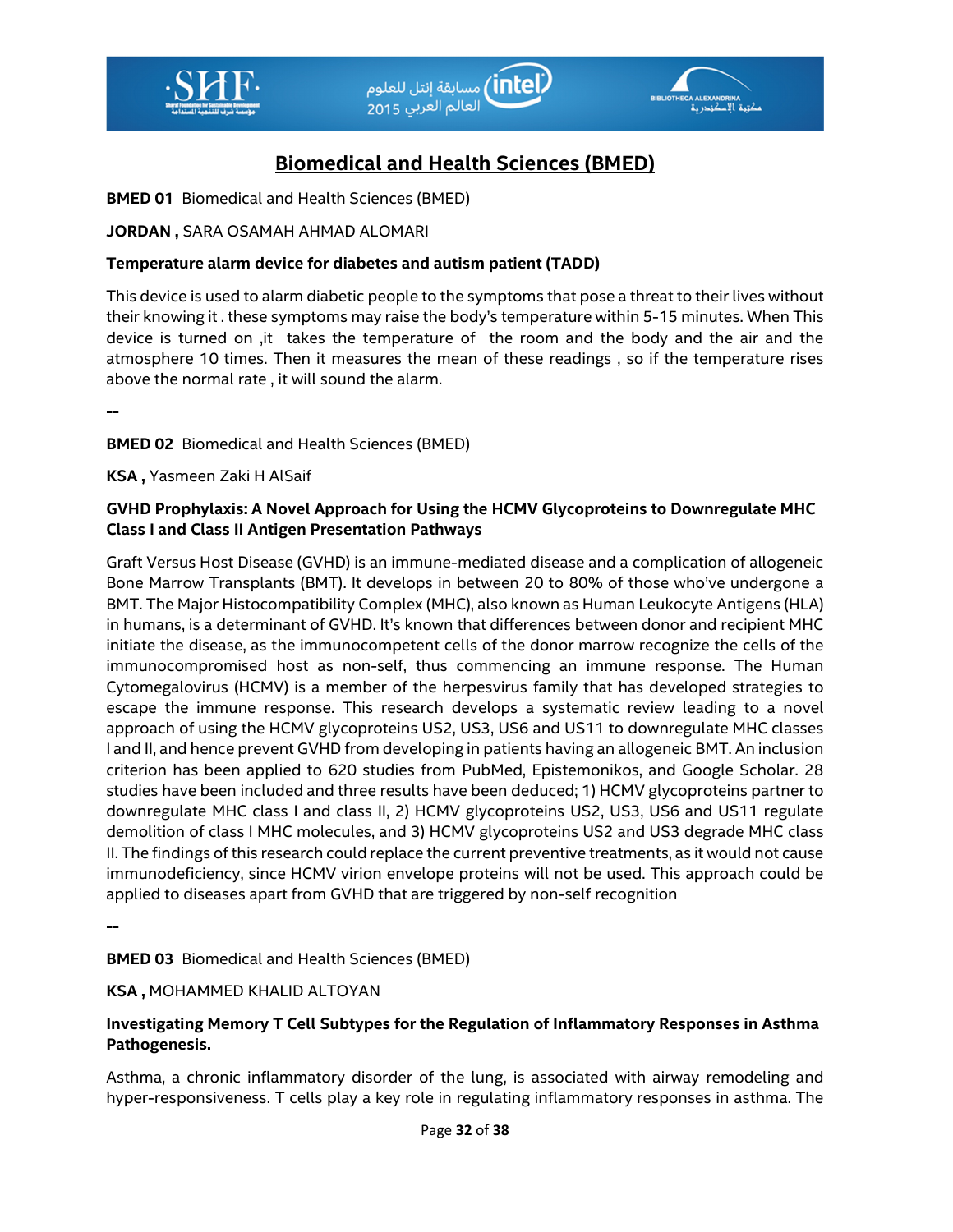

role of memory T cells, central (TCM) or effector memory (TEM), in asthma remains elusive. Contrary to TEM, TCM cells reside mostly in lymph nodes and are not expected to reside in the lungs. Moreover, preliminary data confirmed an increase in TCM cells in the bronchial lavage of asthmatic patients. This research investigated whether TCM cell number increases in the asthmatic lungs and becomes more persistent. Lung tissues from asthma induced mouse models and controls were processed using isolation of T-cells from lung tissues protocol. Cells were stained with TCM specific antibodies and analyzed by flow-cytometry to determine TCM population size. TCM were also treated with 5µM Dexamethasone for 24 hours, then analyzed using Flow Assorted Cell Sorter (FACS) after staining with PI and Annexin-V to determine the frequency of Dexamethasone responsive/resistant TCM. The results indicated significantly elevated levels of lung residing TCM cells (p≤0.014) in asthmatic based tissue (n=13) versus control (n=13). Moreover, TCM cells from asthmatic lung tissues were more persistent even in the presence of dexamethasone treatment comparing to control (p≤0.013). The current study indicates that TCM cells in the lung contribute to the pathogenesis of severe asthma. This study paves the way for medical drug interference to control and prevent memory T cell induced inflammation in severe asthma. This could open new horizons for asthma therapy.

.<br>أحسابقة إنتل للعلوم) (<mark>intel</mark>)

.<br>العالم العربي 2015

a al<mark>exandrina</mark><br>محتوية الأسكندر

#### **BMED 04** Biomedical and Health Sciences (BMED)

**EGYPT ,** Mohamed Ayman Mohamed

#### **Isolate lung cancer cell and prevent it of nutrition**

Problem of cancer faced by all countries in the world, especially the poorer ones, the number of deaths of cancer disease almost is 8.2 million cases every year and lung cancer considered the most dangerous and the most frequent types of cancer; The treatment of these diseases in the surgical intervention, chemotherapy and radiotherapy, and these methods have the harmful effect on the sound Members in the body, and there are a lot of other treatments have not been applied in humans to date because of the side effects on the body and treatment of (Dr. Mustafa el-Sayid) by highlighting the gold nano-particles after transported by cell cancer antibodies, stick to cell only the cancerous cells without sound cells and then absorb light and turn it into heat enough to kill cancer cells, but after conducting several experiments show that gold nano-particles negatively affect the liver and spleen after their arrival to them; The research hypothesis is that isolate the cancer cells from the surrounding medium and prevent them from getting to the food needed for the split by cutin wax transported by antibodies to cancer cells. And do the experiments on the tissue cells of cell line of lung cancer cells and the adding the cutin to the cells and observe what happens during 48 hours, the results showed that whenever cutin concentration increased on the cells, observed: less cell division and increased death. And because of cutin one of organic material liver and spleen can opposition it after it arrives, they thus have been avoided side effects after completing the process and avoid the disadvantages of previous methods.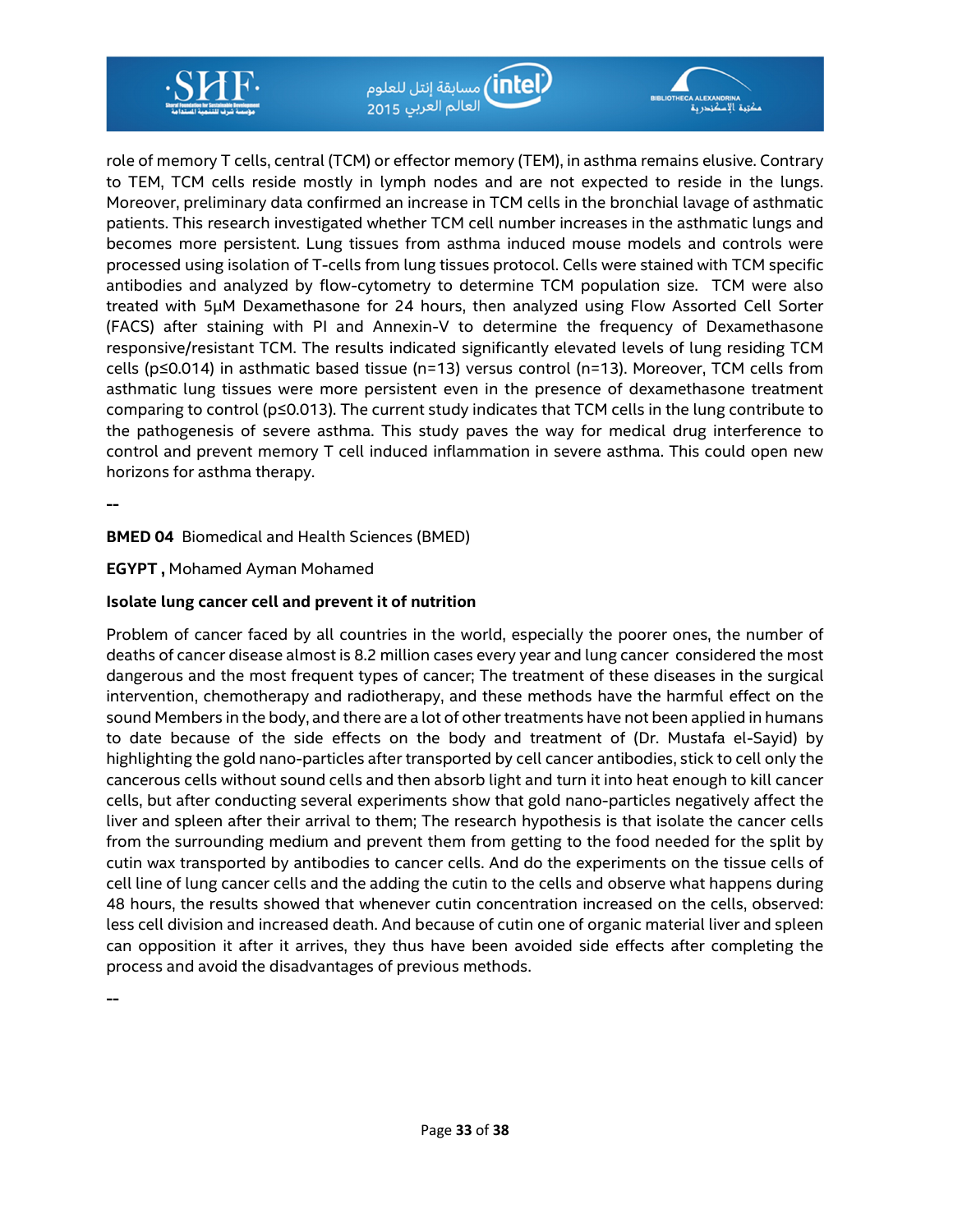



#### **BMED 05** Biomedical and Health Sciences (BMED)

#### **EGYPT ,** Heba Emad Gaballa

#### **Delivering of Cisplatin drug on Gold Nanoparticles**

"For almost everyone, the word ""cancer"" evokes painful memories of a dearly beloved family member or friend. It is worth mentioning that around 7.6 million people died because of cancer (about 13% of all deaths) in 2014. Unfortunately, there is no cure for cancer, but a wide variety of treatments: radiation, laser, surgery, chemotherapy, etc. Specifically speaking, chemotherapy is considered to be the primary choice in Egypt due to its applicability, but, in fact, it targets not only cancer cells, but also bone marrow, kidney, lymph nodes, neron cells and other important cells, and it has a short half life time in human body, thus, when being injected, large doses are required to compensate its decay. In an attempt to improve chemotherapy, we exploit the difference between normal and tumor tissues' blood capilliaries' pores between the endothelial cells. The hypothesis declares that by loading chemotherapeutic drug, Cisplatin (CDDP) on gold nano-particles (AuNPs), and adjusting their sizes, (CDDP) will be targeted and last longer in body, under the effect of Enhanced Permeability and Retention Effect & pH sensitivity. To test the hypothesis, many tests were conducted: in vitro, in vivo, and pH effects tests. The findings showed that CDDP-AuNPs has relatively the same efficiency as CDDP alone, does not harm important body cells, and has a longer half life time. In conclusion, AuNPs improve CDDP characteristics, help it to be targeted and reduce its side effects on body cells. "

**--** 

**--** 

#### **BMED 06** Biomedical and Health Sciences (BMED)

**EGYPT ,** Heba Allah Mostafa Abdelwareth,Nourhan Kamal Mohammed

#### **Rapid test for detecting breast cancer recurrence at home**

"Abstract Breast cancer is a malignant tumor that starts in the cells of the breast. A malignant tumor is a group of cancer cells that can invade surrounding tissues or metastasize to distant areas of the body. The disease occurs almost entirely in women, but men can get it, too. About 1.2 million cases of breast cancer have been diagnosed in 2014 worldwide, 70% of breast cancers occur in women without family history of the disease. ,90% of breast cancer cases are diagnosed with a palpable tumor size, Large numbers of women are without screening tests until a palpable lesion is felt, Men also get breast cancer but rarely . 96% of patients with local and systemic recurrence have elevated CA15-3, which can be used to predict recurrence earlier than radiological and clinicalexamination. 25% increase in the serum CA15-3 is associated with progression of carcinoma. 50% decrease in serum CA15-3 is associated with response to treatment. CA15-3 is more sensitive than CEA or any tumor marker in early detection of breast cancer recurrence. In combination with CA125, CA15-3 has been shown to be useful in early detection of relapse of ovarian cancer. CA15-3 levels are also increased in colon, lung and hepatic tumors. NH test is used as an aid for early diagnosis of breast cancer for women. It is a hand held rapid test to be used by women at home. It will be sold to consumers through pharmacy channels and the internet. The retail price will be in the rangeof 5 \$. Importance of NH: detection of ca15.3 in the blood and give patients positive or negative indication for breast cancer recurrence."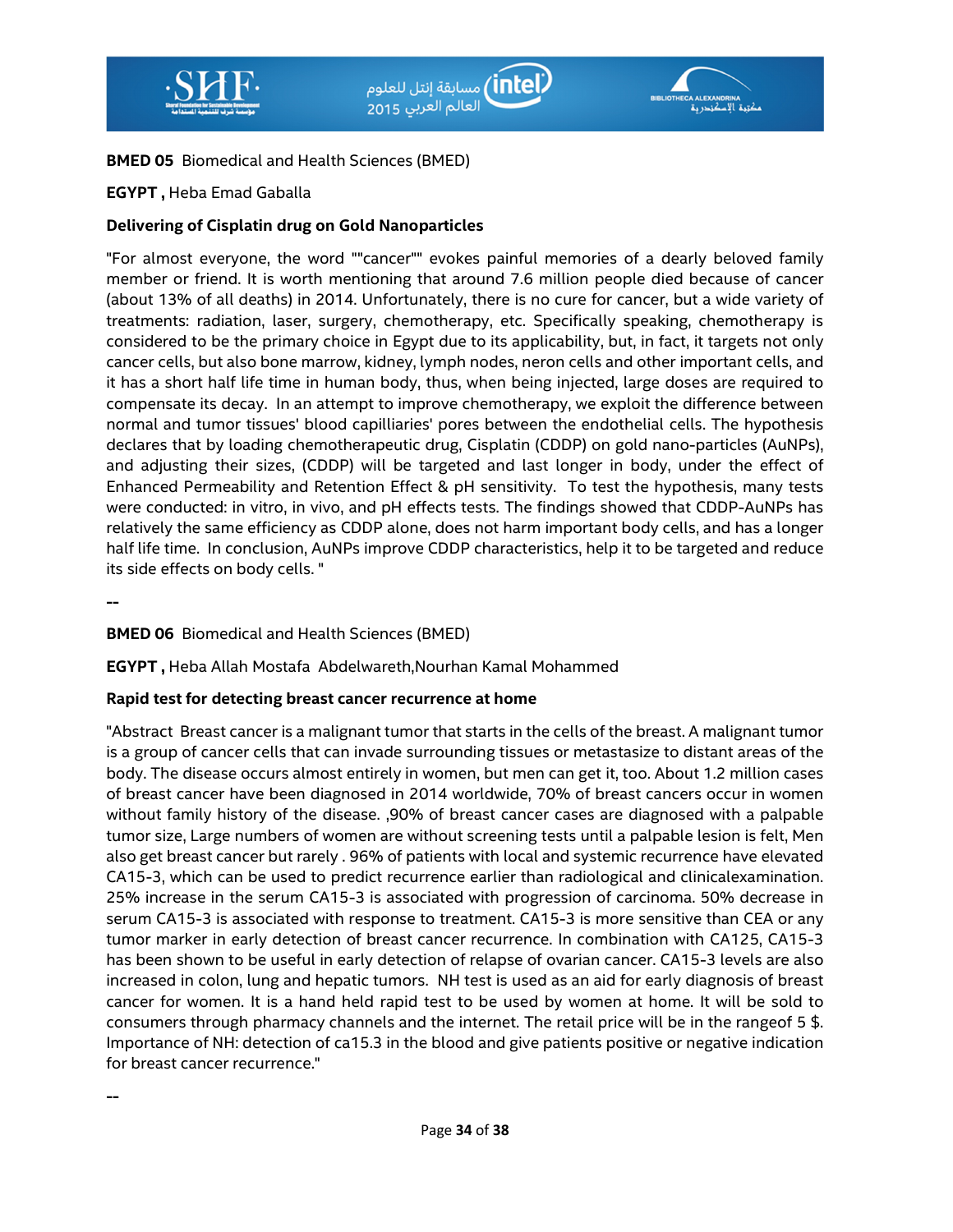



## **BMED 07** Biomedical and Health Sciences (BMED)

**LEBANON ,** Malak AlHadi,Waed Abou Dargham

## **How much of a deal is a high heel**?

Wearing high heels gives elegance, confidence and adds few centimeters for ladies in need of. However toes deformation, feet and back pain, muscle cramps as well tendons or ligaments distortions are frequent ladies complains as a result of a false step or high hell fracture. In addition wearing high heels for a period of time results in the enlargement of the calf muscle as well an increased pressure on toes, heel and knee. It highlights this issue form multiple views in science, medicine, podiatrists in addition to a survey that involves ladies of different ages, cobblers and experts in this field.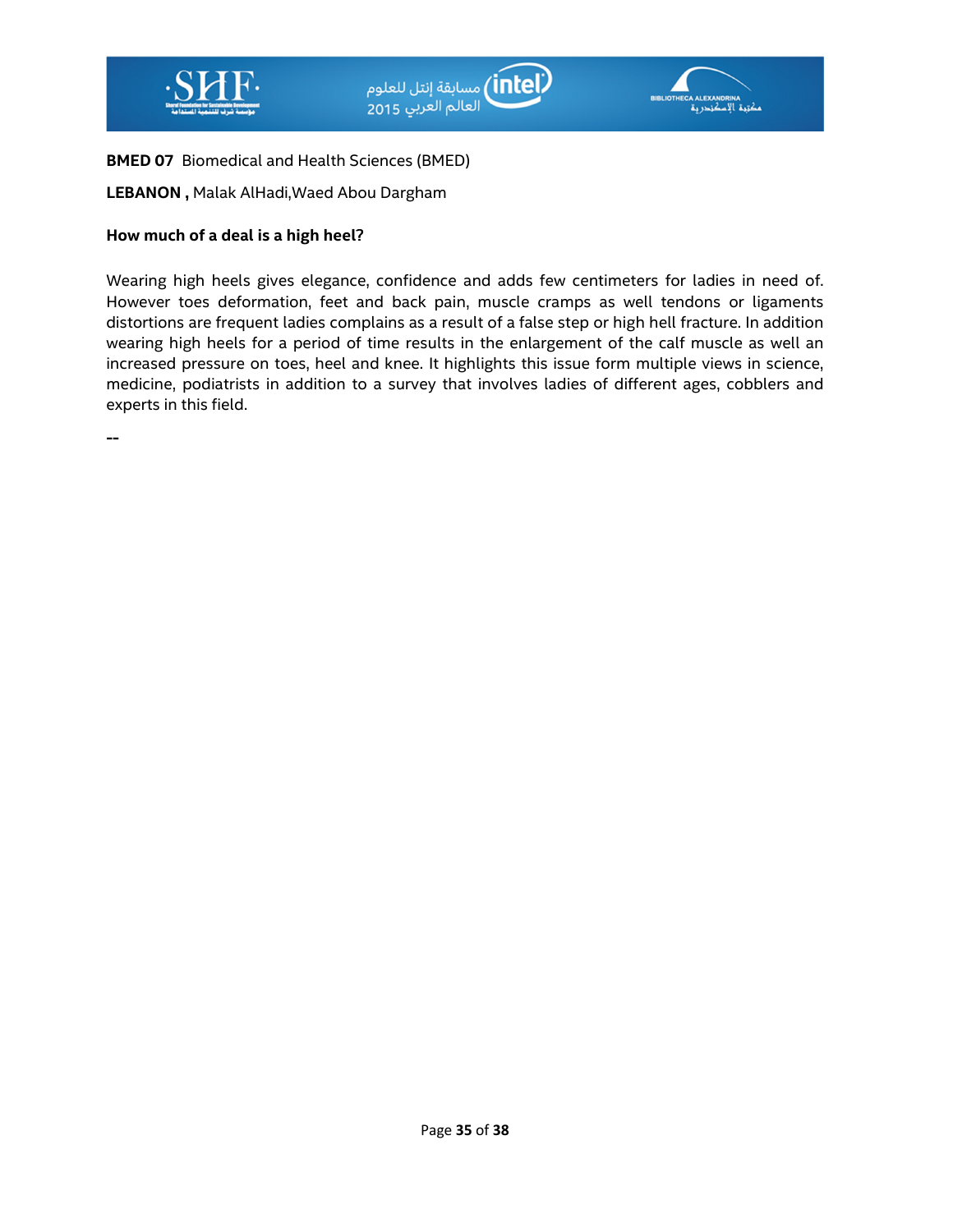



# **Plant Sciences (PLNT)**

### **PLNT 01** Plant Sciences (PLNT)

**KSA ,** mohammed ali rashid alsaeed

## **The effectiveness of gamma rays against the red palm weevil in the field**

Arab world contains about 90 million date-Palm, which represent 75% of the world's palms . One of the biggest threats to the palm trees are red palm weevil. methods of Treatment that are available and practiced at the present time based on the use of harmful chemical compounds that have a negative impact on the environment in the short term and long term and also its waste deposit in underground water. This method has also proved to be ineffective in eliminating the red palm weevil that is inside the stem .The purpose of this study is to investigate the effectiveness of gamma radiation in treating the date-palm that infected of the red palm weevil to be an effective and less harmful to both the date- palm and the environment . Previous research has shown that red palm weevil die if exposed directly to 50 Jrayman of gamma radiation. Therefore, experiments were conducted to determine the doses required to reach a dose of 50 Gy in the middle of the stem and was founded to be 60 Gy . After that a group of seedlings that contain the insect inside will be irradiated in order to study the insect after irradiated inside the stem. Also similar experiments will be conducted on different species of date-palm trees and studying Palm growth after irradiation in the future

**--** 

### **PLNT 02** Plant Sciences (PLNT)

### **TUNIS ,** NADA JEMAL,TASNIM LOUHICHI,MERIEM MSILINI

### **Valorisation of natural resources for improving hydroponics cultures of cherry tomatoes**

To improve the prodection of cherry tomatoes, the farmer groes them in greenhouses in plastic bags contains coconut fibers and he adds chemical fertilizers . as for us , we want to prodect biology cherry tomatoes, that why we replace the chemical fertilizers by spirolina which is very beneficial alge and we change the coconuts fibers by pisodonia how is a marine plante existes on the mediterranean coasts.

**--** 

### **PLNT 03** Plant Sciences (PLNT)

**OMAN ,** Hamood Thuwaini Mohammed AL-kharusi,Majed Salim Said AL-kharusi

### **The Shooe (Moringa Paregrina) products**

 The purpose of the project The purpose of the project is to do a comprehensive analysis to the components of the Shooe (Moringa Paregrina) tree including its leaves, roots, flowers, seeds, and wood. This alanysis is to know its characteristics, health & medical benefits, and to extract oil from seeds to be used in various industries which benefit the community and generate economic income for the individuals. The research Issues & hypothesis - Are the components of the Shooe (Moringa Paregrina) tree (leaves, roots, flowers, seeds, woods) beneficial compared to other trees? - Could the Shooe (Moringa Paregrina) tree oil be used in various industries? General Steps - Finding the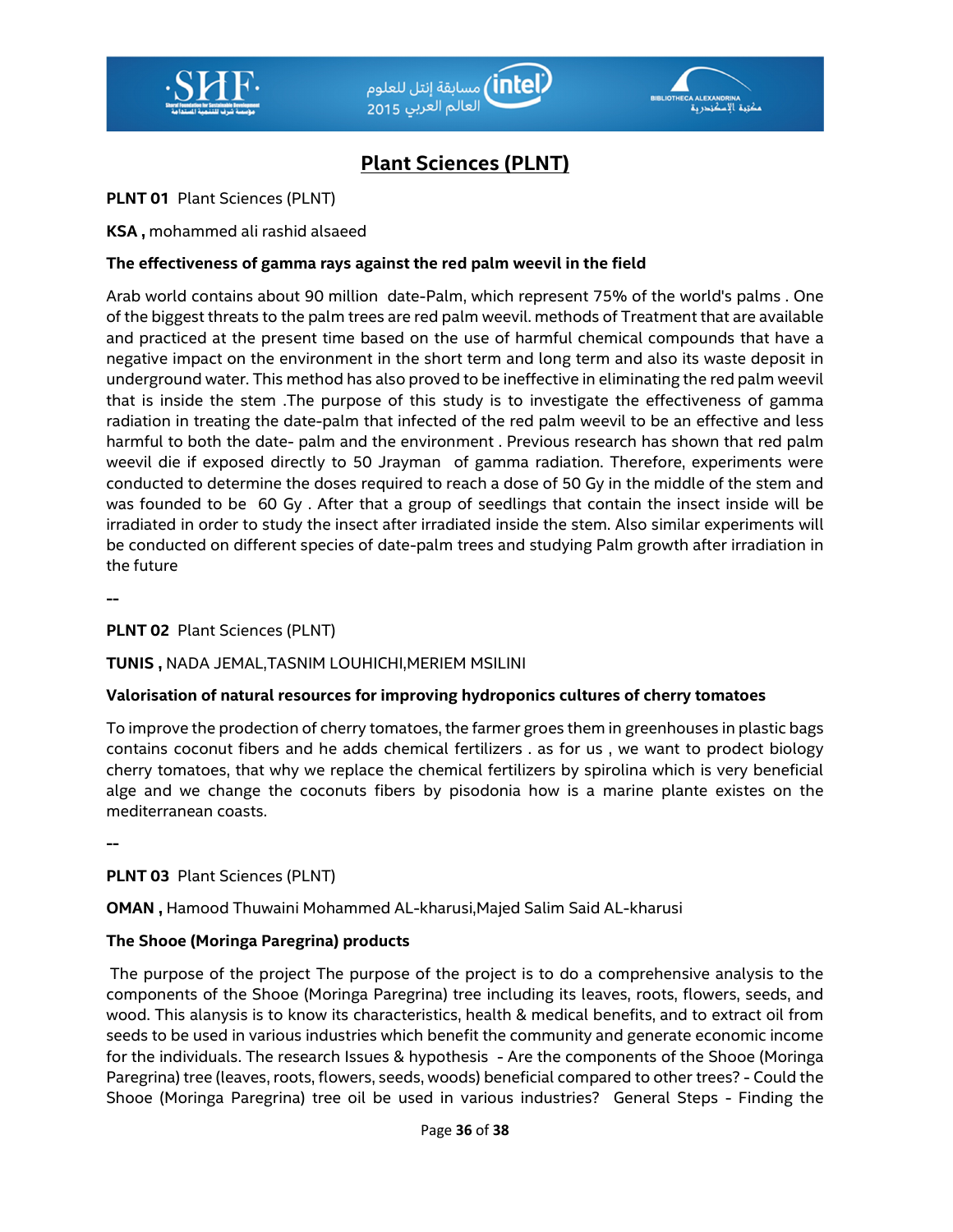

whereabouts of the tree, where it exist in the mountainous regions because it bears thirst and need less water for irrigation. - Taking samples of Shooe (Moringa Paregrina) tree (leaves & wood) to dry them and the examine the components in the college of Agriculture laboratories at the Sultan Qaboos University. After that, making coals from the wood and comparing its quality to other trees. - Reaping the harvest of seeds to extract oil and examine it in the laboratories in order to try using it in industries like soap & perfume. - Visiting the specialist of herbal treatment Mr. Yousif Al-Kartoobi from Nakhal to talk about the use of Shooe (Moringa Paregrina) tree in traditional medicine. - Visiting Al-Mutaliq factory of perfume in Barka to use the oil in making perfumes. - Using oil to make soap in Wadi Bani kharous School`s laboratories. The Research Findings & Results The results were good and interesting. We have found through laboratory tests that Shooe (Moringa Paregrina) tree has rich food items in its leaves. Oil was used in the industries of soap & perfumes. Moreover, planting this tree in homes, sides of trees, and othe places is important and benefical considering the low amount of water that the tree needs for irrigation.

.<br>(intel) مسابقة إنتل للعلوم)

مكتبة الاسكندرية

العالم العربي 2015

**--** 

### **PLNT 04** Plant Sciences (PLNT)

#### **OMAN ,** Omayma Mohammed Abdallah Al-Masalhiya

#### **Omani plants and their impact on ticks**

Ticks name commonly articulated legs objects back row Ankabiyat it with eight legs and belong to a species of "to Otxoad " feeds on the blood of the animal's body is more common in the Arab world Qanta bodies of animals of cattle , camels , cows, due not caused by ticks of harm to animals and humans , where his great role in spreading diseases currently deployed as a disease and haemorrhagic fever Alchorana Aloim which leads man to bleed to death . What a speech gravely missed raises in self-volcano of questions need to be thinking to eliminate it and research in what it is and ways to combat it and we know that the current control depends on the spray Corrals pesticides and dipping the animal in water pools sterile detergents or injection object antibiotic our quest for the existence of solution eliminates the traditional methods of combat and return to Omani our environment , which has been and continues to the mouth of the interest of our forefathers , we decided that the sailing excursion in Oman and valleys to assemble sixteen wild plant and laboratory analysis , where we assume the existence of an active material in these wild plants are able to expel or kill ticks on the body of the organism And design a set of laboratory work experiences and assembly of ticks and test plants it Btjrepettan experience direct spraying and experience touching and repeat it several times delivered us to the conclusion that there is an active material in 15 kind of Oman's wild flora able to expel or kill ticks where he achieved all of the plant asset and Al Dhafra and Alhres ratio 100% in control and achieved frankincense and plant Ankiq ratio of 83.3% and achieved all of ra and Mufrfar pyramid, despair and Alhlm ratio of 66.6% and the rest of the samples 50% rate achieved under what amount of response depending on the type of plant and its focus is different This encourages us to exploit the Omani environment ores making natural medical drugs and reduce the harmful chemical properties of the individual and the environment and easy to ranchers easy to solve the problem without the use of veterinary centers.

**--** 

**PLNT 05** Plant Sciences (PLNT)

**KSA ,** Lulwah AlShiha